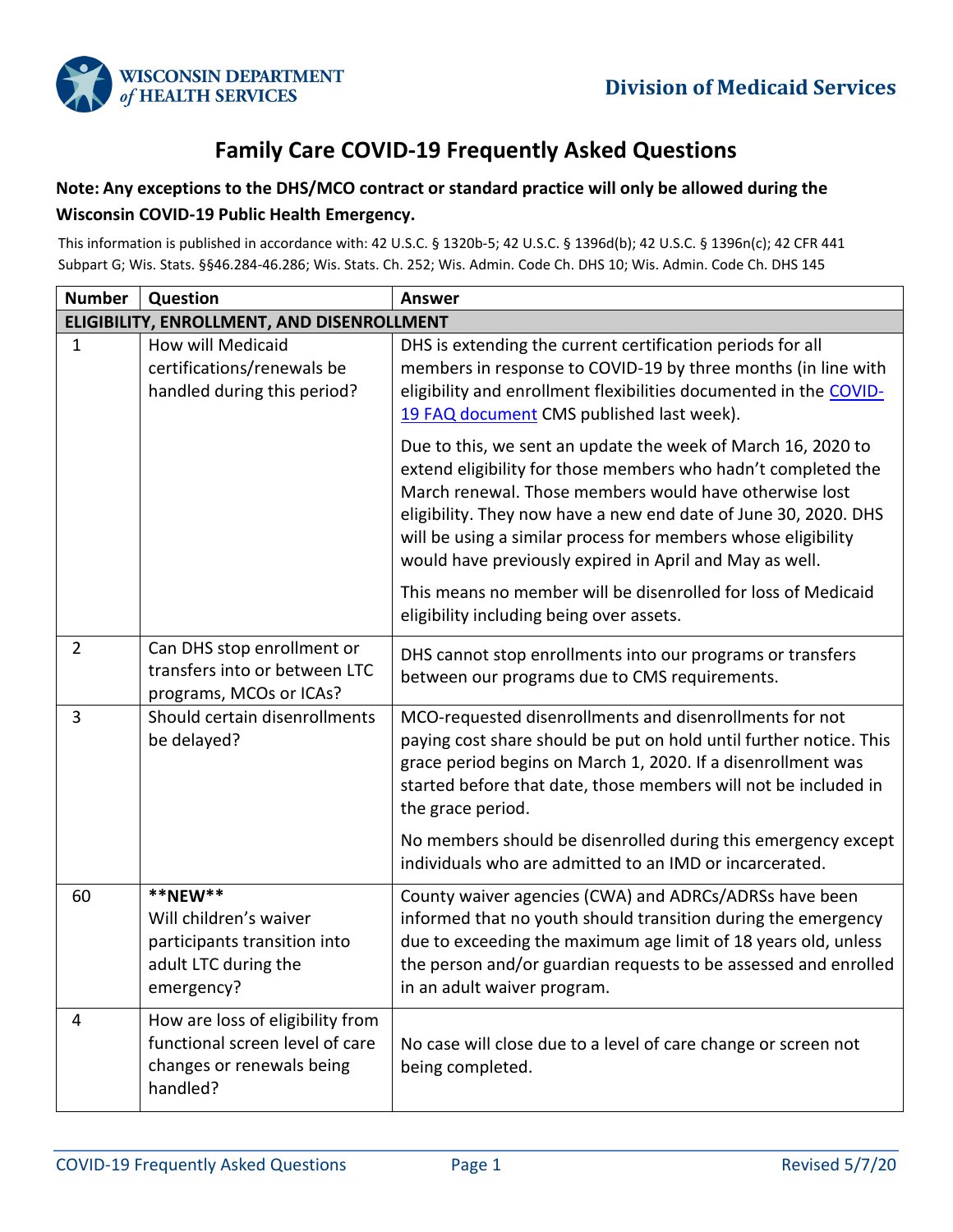| <b>Number</b> | Question                                                                           | <b>Answer</b>                                                                                                                                                                                                                                                                                                                                            |
|---------------|------------------------------------------------------------------------------------|----------------------------------------------------------------------------------------------------------------------------------------------------------------------------------------------------------------------------------------------------------------------------------------------------------------------------------------------------------|
| 61            | **NEW**<br>How will the federal stimulus<br>checks affect Medicaid<br>eligibility? | DHS has confirmed that stimulus checks of \$1,200 will not count<br>as income, and will not be counted as assets for the first twelve<br>months, as pertains to SSI and Medicaid eligibility.                                                                                                                                                            |
| 62            | **NEW**                                                                            | The work requirement is suspended until further notice.                                                                                                                                                                                                                                                                                                  |
|               | Are there MAPP (Medicaid<br>Purchase Plan) requirements<br>being waived?           | https://www.dhs.wisconsin.gov/medicaid/mapp-work-<br>requirement-covid.pdf                                                                                                                                                                                                                                                                               |
|               |                                                                                    | Premiums for April were \$0. April premiums already paid will be<br>refunded.                                                                                                                                                                                                                                                                            |
|               |                                                                                    | https://www.dhs.wisconsin.gov/medicaid/mapp-premiums-<br>letter-covid.pdf                                                                                                                                                                                                                                                                                |
|               | MEMBER CONTACT REQUIREMENTS AND TELEHEALTH                                         |                                                                                                                                                                                                                                                                                                                                                          |
| 5             | Will DHS relax the member<br>contact frequency<br>requirements?                    | DHS is requiring initial, six-month, and annual reviews to still be<br>completed on the timelines outlined in the DHS-MCO contract.<br>These may be completed via video or telephone. Face-to-face<br>contacts are not required during the emergency.                                                                                                    |
| 6             | Will DHS relax the face-to-face<br>visit requirements?                             | Effective immediately, DHS is issuing flexibility to allow required<br>in-person contacts with members to be replaced with phone<br>contacts. Phone contacts can replace in-person contacts that will<br>not jeopardize the health/safety of the member in many cases,<br>including:                                                                     |
|               |                                                                                    | routine in-person contacts and assessments required by<br>the contract<br>routine Long-Term Care Functional Screens as required<br>by the contract<br>in-person contacts to homes, residential settings, and<br>facilities                                                                                                                               |
|               |                                                                                    | MCOs are instructed to use their best judgment when<br>determining that an in-person visit can be replaced with a phone<br>contact. In-person contacts that are substituted with phone<br>contacts must be documented in the member record with the<br>reason for the substitution.                                                                      |
|               |                                                                                    | Note: MCOs are expected to adhere to the DHS/MCO required<br>contact frequency with members.                                                                                                                                                                                                                                                             |
| 7             | Are any functional screen<br>requirements being modified<br>during this time?      | The Adult Long-Term Care Functional Screen typically requires a<br>face-to-face visit between the screener and the person being<br>screened initially at application and at least annually after that.<br>In addition, screeners gather information from health providers,<br>caregivers, and others to supplement what is gathered during<br>the visit. |
|               |                                                                                    | These requirements have been changed until further notice.<br>These changes affect initial screens performed by ADRCs, as well                                                                                                                                                                                                                           |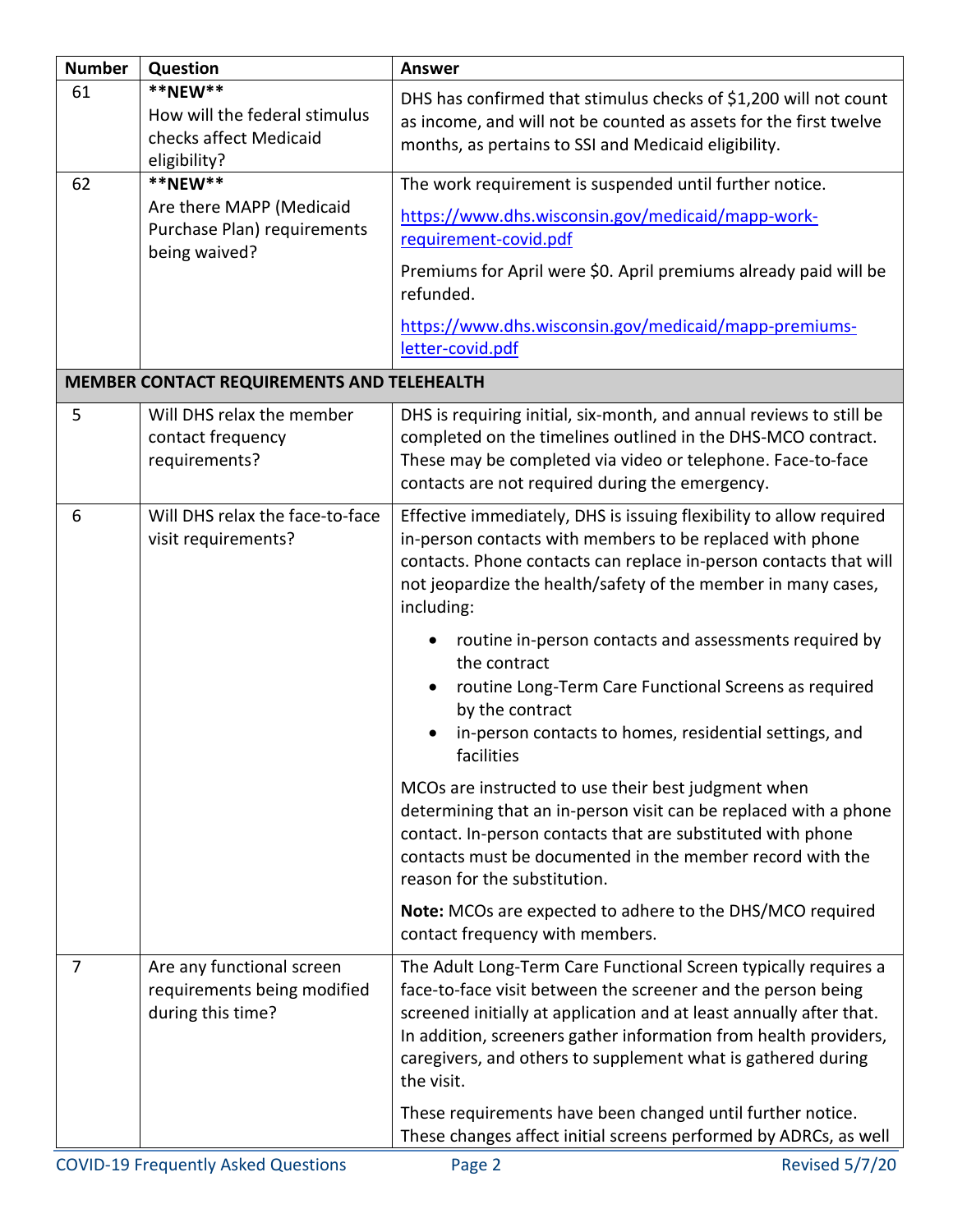| <b>Number</b> | Question                                                                | <b>Answer</b>                                                                                                                                                                                                                                                                                                                                                                                                                                                                                                                                                                                                                                                                                                                                                                                                                                                                                                                                                                                                                                                                                                                               |
|---------------|-------------------------------------------------------------------------|---------------------------------------------------------------------------------------------------------------------------------------------------------------------------------------------------------------------------------------------------------------------------------------------------------------------------------------------------------------------------------------------------------------------------------------------------------------------------------------------------------------------------------------------------------------------------------------------------------------------------------------------------------------------------------------------------------------------------------------------------------------------------------------------------------------------------------------------------------------------------------------------------------------------------------------------------------------------------------------------------------------------------------------------------------------------------------------------------------------------------------------------|
|               |                                                                         | as ongoing screens or change-in-condition screens performed by<br>MCOs and ICAs. Screeners and their agencies may exercise<br>judgment in deciding if they will perform any parts of the<br>screening in a face-to-face setting, following current<br>recommendations for prevention of the spread of COVID-19. It<br>will not be necessary to request a waiver of the face-to-face<br>requirement until further notice. The lack of a face-to-face<br>screening visit will not delay the person's eligibility for a long-<br>term care program.                                                                                                                                                                                                                                                                                                                                                                                                                                                                                                                                                                                            |
|               |                                                                         | DHS has adjusted screening processes to help protect the health<br>of screeners and members as follows:                                                                                                                                                                                                                                                                                                                                                                                                                                                                                                                                                                                                                                                                                                                                                                                                                                                                                                                                                                                                                                     |
|               |                                                                         | Screeners can choose to complete screens over the<br>phone with individuals/guardians or by utilizing other<br>available distance technology such as video conferencing,<br>without first requesting a waiver.<br>Information for verifying diagnoses and other<br>information needed to complete the screen may be<br>gathered from collateral contacts using telephone, fax,<br>email, ground mail, video conference, and any other<br>effective means that may not require face-to-face<br>interaction.<br>Screen liaisons must track on a separate document the<br>first name, last name, and date of birth of every person<br>screened who has not had a face-to-face meeting,<br>including the date on which a virtual meeting was held<br>instead. In addition, screen liaisons for ADRCs and Tribal<br>ADRS should also track this in the client tracking<br>database.<br>For every screen performed without a face-to-face<br>meeting, the screener should include a note in the Screen<br>Information Notes box of the online functional screen<br>describing the method by which the information for the<br>screen was gathered. |
|               |                                                                         | All other functional screen requirements remain in place. If you<br>have any questions about this, please send your questions to the<br>LTCFS Team Mailbox at DHSLTCFSTeam@dhs.wisconsin.gov.                                                                                                                                                                                                                                                                                                                                                                                                                                                                                                                                                                                                                                                                                                                                                                                                                                                                                                                                               |
| 42            | How do I document if I'm not<br>able to complete a functional<br>screen | On March 13, 2020, DHS informed functional screen liaisons that<br>the face-to-face requirement for completion of functional<br>screens would immediately be relaxed, and screeners could<br>perform functional screen activities remotely over the phone or<br>by other technology.                                                                                                                                                                                                                                                                                                                                                                                                                                                                                                                                                                                                                                                                                                                                                                                                                                                        |
|               |                                                                         | If a regular functional screen will not be completed by the date<br>that it is due, screeners should make an explanatory note in the<br>Screen Information Notes box in the functional screen. If a                                                                                                                                                                                                                                                                                                                                                                                                                                                                                                                                                                                                                                                                                                                                                                                                                                                                                                                                         |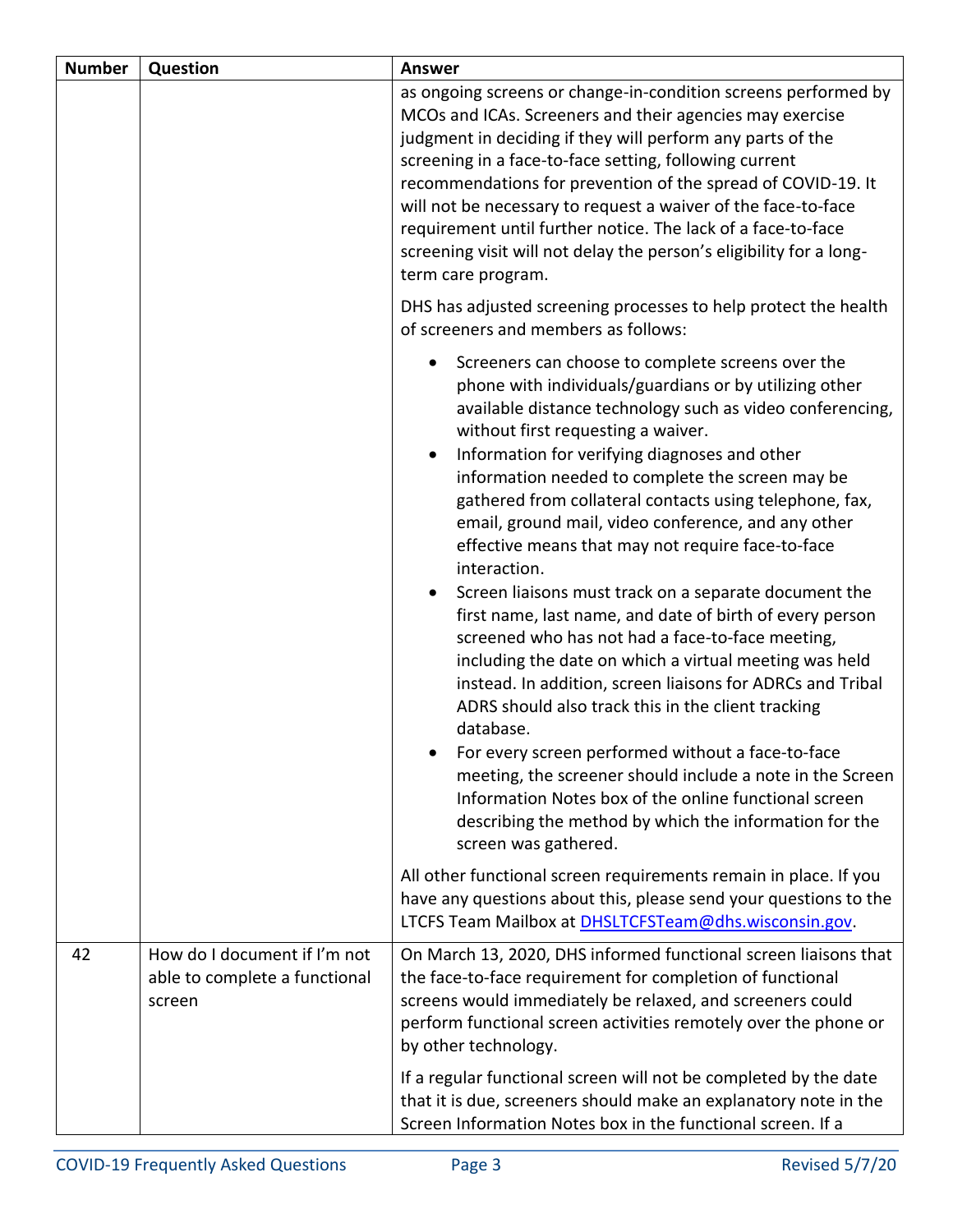| <b>Number</b> | Question                                                                                                                                                                                                                                                                                                 | <b>Answer</b>                                                                                                                                                                                                                                                                                                                                                                                                                                                                                                                                                                                                                                        |
|---------------|----------------------------------------------------------------------------------------------------------------------------------------------------------------------------------------------------------------------------------------------------------------------------------------------------------|------------------------------------------------------------------------------------------------------------------------------------------------------------------------------------------------------------------------------------------------------------------------------------------------------------------------------------------------------------------------------------------------------------------------------------------------------------------------------------------------------------------------------------------------------------------------------------------------------------------------------------------------------|
|               |                                                                                                                                                                                                                                                                                                          | member or participant has a change in condition that affects the<br>person's services, and a functional rescreen cannot be<br>performed effectively during the health emergency, the specifics<br>of the change should also be noted in the Screen Information<br>Notes box. Agencies should contact their program oversight staff<br>with questions about assuring health and safety and necessary<br>services of members and participants.                                                                                                                                                                                                         |
| 8             | If a Dedicated Screener<br>completes a telephonic LTCFS<br>with a member in March, can<br>that count as the member's<br>monthly contact? Can that<br>count as a member's quarterly<br>F2F if also due in March? Can<br>that count as the annual<br>requirement to visit a member<br>in his/her own home? | A dedicated screener is not part of the care team. Therefore, the<br>screener would not count as a contact or visit. All required<br>contacts must be done by the member's care team.<br>At this time MCOs should be increasing and maintaining<br>frequent contacts until the emergency is over.                                                                                                                                                                                                                                                                                                                                                    |
| 9             | <b>Current Medicaid rules say</b><br>telehealth cannot occur in the<br>member's home; it must occur<br>in a medical facility. Will this<br>be modified to allow for video<br>counseling in place of in-<br>person?                                                                                       | The three ForwardHealth Updates on telehealth linked here<br>provide clarification on this question and others regarding<br>telehealth:<br>https://www.forwardhealth.wi.gov/kw/pdf/2020-09.pdf<br>https://www.forwardhealth.wi.gov/kw/pdf/2020-12.pdf<br>https://www.forwardhealth.wi.gov/kw/pdf/2020-15.pdf<br>All HCBS waiver services are included in the Forward Health<br>guidance.<br>Information regarding HIPAA requirements for telehealth during<br>this emergency can be found at:<br>https://www.hhs.gov/hipaa/for-professionals/special-<br>topics/emergency-preparedness/notification-enforcement-<br>discretion-telehealth/index.html |
| 63            | **NEW**<br>How would we access remote<br>technologies for members?                                                                                                                                                                                                                                       | The Interdisciplinary Team (IDT) will use the existing service<br>authorization policy, the Resource Allocation Decision (RAD)<br>Method, or other DHS approved alternative to authorize remote<br>waiver services. The IDT must consider whether the member has<br>the proper equipment and is comfortable and capable to<br>participate in the remote waiver services. If technology<br>equipment cannot be obtained for the member from another<br>source, the IDT will use the RAD process to determine whether<br>equipment is appropriate to authorize and obtain for the<br>member.                                                           |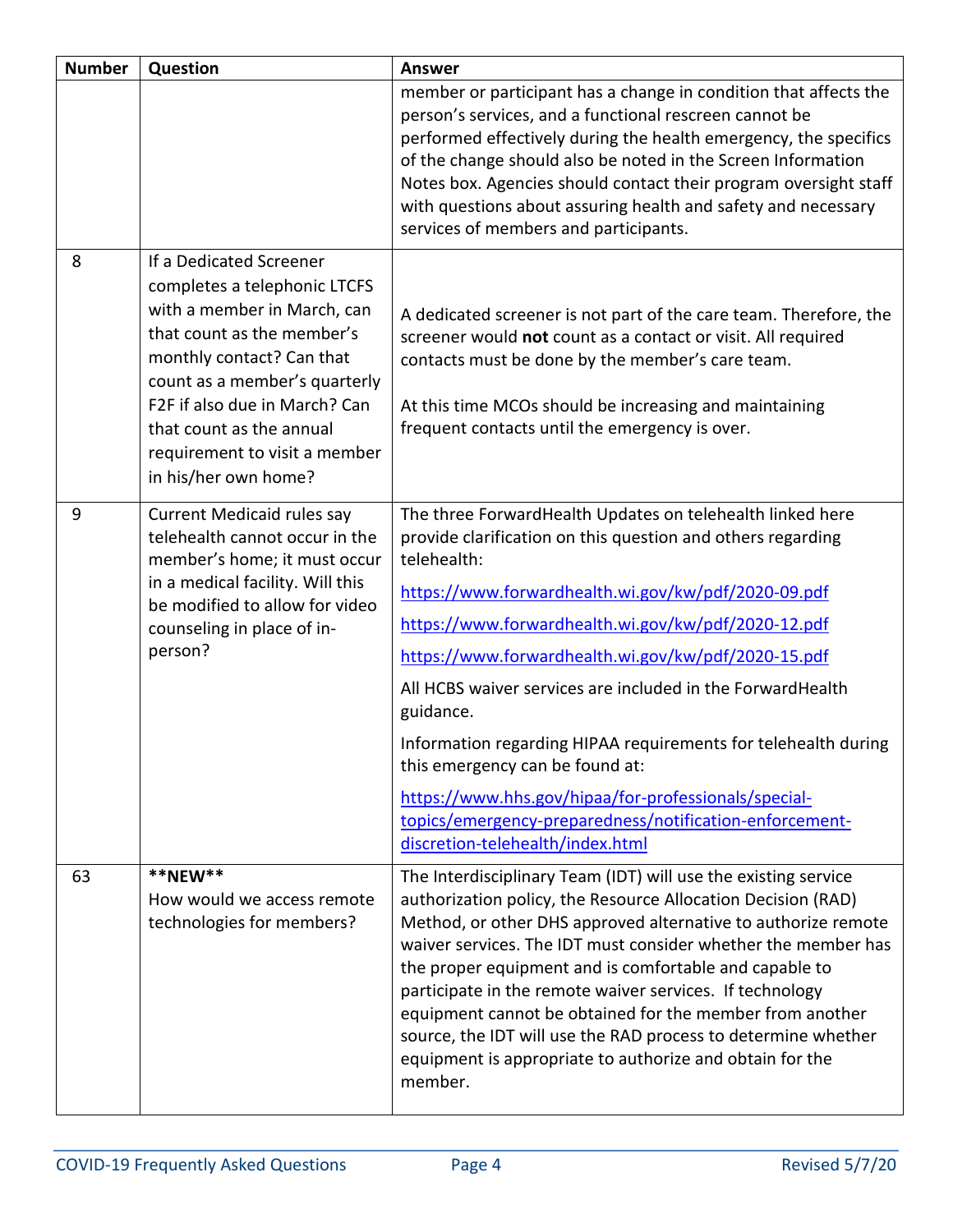| <b>Number</b> | Question                                                                    | <b>Answer</b>                                                                                                                                                                                                                                                                                                                                                                                                                                                                                   |
|---------------|-----------------------------------------------------------------------------|-------------------------------------------------------------------------------------------------------------------------------------------------------------------------------------------------------------------------------------------------------------------------------------------------------------------------------------------------------------------------------------------------------------------------------------------------------------------------------------------------|
|               |                                                                             | The Member Centered Plan (MCP) will be updated when a need<br>for remote waiver services is identified. If the need for remote<br>waiver services is identified and denied after completing the<br>RAD, the Notice of Action process must be completed.                                                                                                                                                                                                                                         |
|               |                                                                             | For further information refer to the following memo:                                                                                                                                                                                                                                                                                                                                                                                                                                            |
|               |                                                                             | https://www.forwardhealth.wi.gov/WIPortal/content/html/new<br>s/pdf/TRWS Guidance.pdf.spage                                                                                                                                                                                                                                                                                                                                                                                                     |
| 43            | How should remote supports<br>be coded in encounter?                        | For services also covered by ForwardHealth, MCOs should follow<br>the direction provided in recent and upcoming ForwardHealth<br>updates regarding temporary telehealth flexibility.                                                                                                                                                                                                                                                                                                            |
|               |                                                                             | Waiver services that are provided remotely in accordance with<br>this policy should be coded using the appropriate procedure<br>code, modifiers and place of service. In addition, MCOs should<br>include modifier 95 so that DHS can track these codes.                                                                                                                                                                                                                                        |
|               |                                                                             | The POS code 02 should only be used for services provided in<br>accordance with ForwardHealth Provider topic 510.                                                                                                                                                                                                                                                                                                                                                                               |
|               | <b>SIGNATURE REQUIREMENTS</b>                                               |                                                                                                                                                                                                                                                                                                                                                                                                                                                                                                 |
| 10            | Will DHS allow flexibility in<br>getting signatures on<br>ISPs/MCPs?        | DHS is requiring initial, six-month, and annual reviews to still be<br>completed. These may be completed via video or telephone, as<br>face-to-face contacts are not required during the emergency.<br>Timely signatures of all ISPs/MCPs will be waived, but it is<br>expected that the MCO obtain signatures as soon as possible<br>when face-to-face contact resumes. Clear documentation is<br>required in the chart to explain why signatures could not be<br>obtained in a timely manner. |
|               |                                                                             | MCOs may consider obtaining signatures via secured email or<br>mail during the emergency.                                                                                                                                                                                                                                                                                                                                                                                                       |
|               |                                                                             | When MCOs begin resuming face-to-face contacts, they can<br>obtain signatures. The MCO is required to have face-to-face<br>contacts with members quarterly, so depending on when the<br>emergency is over, a face-to-face contact may take place prior to<br>the next scheduled six-month review. Much of this decision<br>depends on when the emergency subsides and MCOs can<br>resume normal care management practices.                                                                      |
| 11            | How will signatures on<br>enrollment and disenrollment<br>forms be handled? | Typically an enrollment, referral, or disenrollment form cannot<br>be sent without a signature of the person, guardian, or power of<br>attorney (POA).                                                                                                                                                                                                                                                                                                                                          |
|               |                                                                             | Due to the current need to adjust operational practices in<br>response to the COVID-19 emergency, the following temporary<br>alternatives to obtaining signatures in person can be used.                                                                                                                                                                                                                                                                                                        |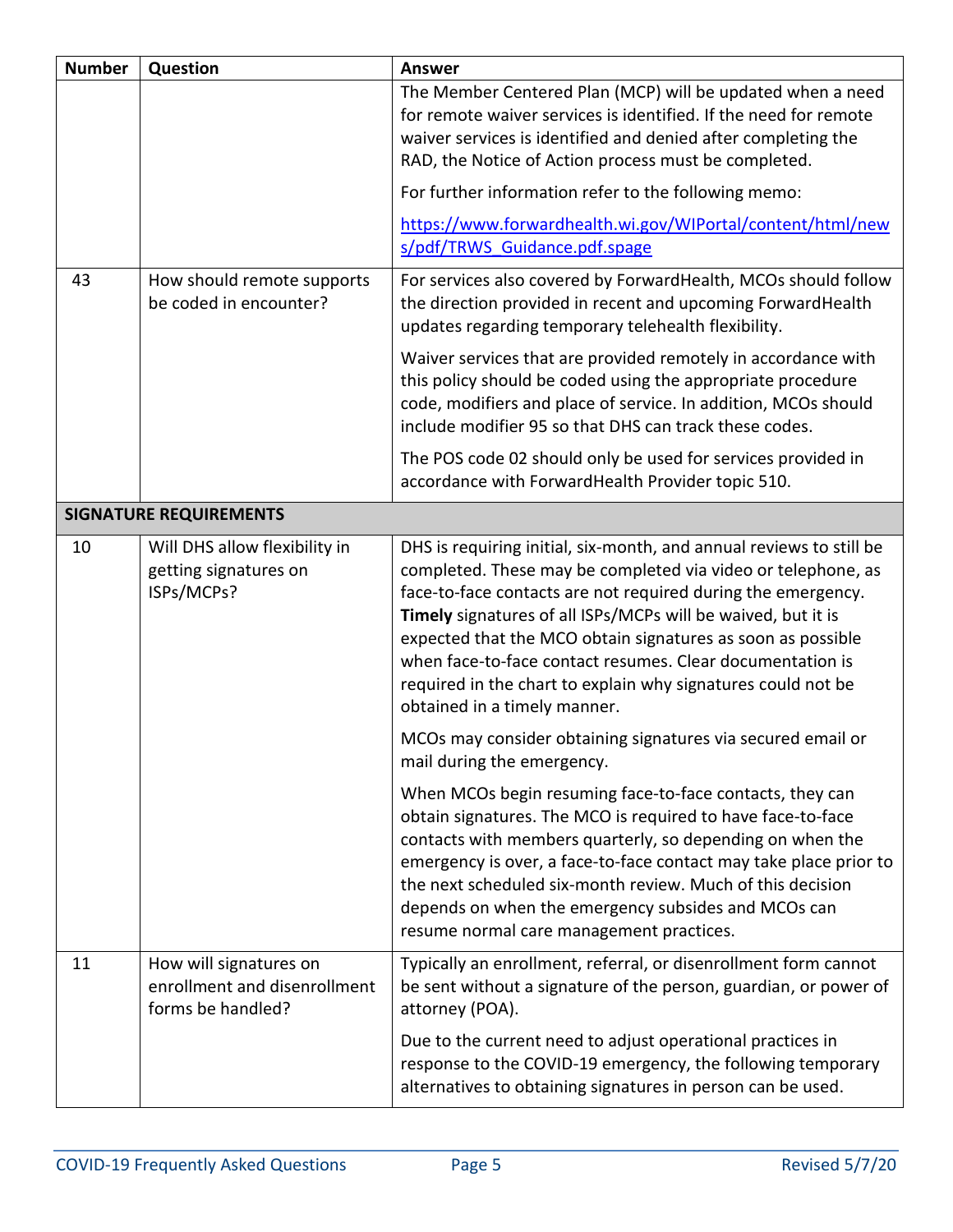| <b>Number</b> | Question                                                                                                       | <b>Answer</b>                                                                                                                                                                                                                                                                                                                                                                                                                                                                                                                                                     |
|---------------|----------------------------------------------------------------------------------------------------------------|-------------------------------------------------------------------------------------------------------------------------------------------------------------------------------------------------------------------------------------------------------------------------------------------------------------------------------------------------------------------------------------------------------------------------------------------------------------------------------------------------------------------------------------------------------------------|
|               |                                                                                                                | Enrollment and disenrollment forms can be sent, signed,<br>$\bullet$<br>and returned by mail.                                                                                                                                                                                                                                                                                                                                                                                                                                                                     |
|               |                                                                                                                | Enrollment and disenrollment forms can sent by email.<br>The signed forms can then be returned either by scanning<br>the document or as a picture of the signed document<br>attached in an email.                                                                                                                                                                                                                                                                                                                                                                 |
|               |                                                                                                                | A person can verbally consent to enrollment or<br>disenrollment over the telephone. This verbal consent<br>must be noted in the client tracking system and included<br>on the enrollment/disenrollment form. The ADRC or<br>Tribal ADRS should continue to work on obtaining the<br>signed consent for the record, either by mail or once in-<br>person visits resume.                                                                                                                                                                                            |
|               |                                                                                                                | Note: ADRCs or Tribal ADRS may develop their own<br>policies and procedures for verbal consent. One example<br>would be that ADRC staff or Tribal ADRS could read a<br>statement to the person and then formally ask for their<br>consent. That might look something like this: "You (client<br>name) are consenting to enroll/disenroll in the (insert<br>program name here) through (insert MCO/ICA name<br>here). In order to obtain verbal consent from you as the<br>program participant, if this is correct, please<br>acknowledge by stating 'yes.""       |
|               |                                                                                                                | A person can consent to enrollment or disenrollment by<br>sending an email to the ADRC or Tribal ADRS. This email<br>can then be attached to the enrollment/disenrollment<br>form. The ADRC or Tribal ADRS should continue to work<br>on obtaining the signed consent for the record, either by<br>mail or once in-person visits resume.                                                                                                                                                                                                                          |
|               |                                                                                                                | Note: ADRCs may develop their own policies and<br>procedures for email consent. One example would be<br>that ADRC staff would send an email to the person that<br>formally asks for their consent. That might look<br>something like this: "You (client name) are consenting to<br>enroll/disenroll in the (insert program name here)<br>through (insert MCO/ICA name here). In order to obtain<br>email consent from you as the program participant, if this<br>is correct, please acknowledge by replying to this email<br>with 'yes' in the body of the text." |
| 44            | Has DHS given any specific<br>guidance about getting verbal<br>signatures on Behavior<br><b>Support Plans?</b> | DHS is allowing verbal signatures during this emergency with the<br>expectation that the care team will get the actual signatures<br>when the emergency is over.                                                                                                                                                                                                                                                                                                                                                                                                  |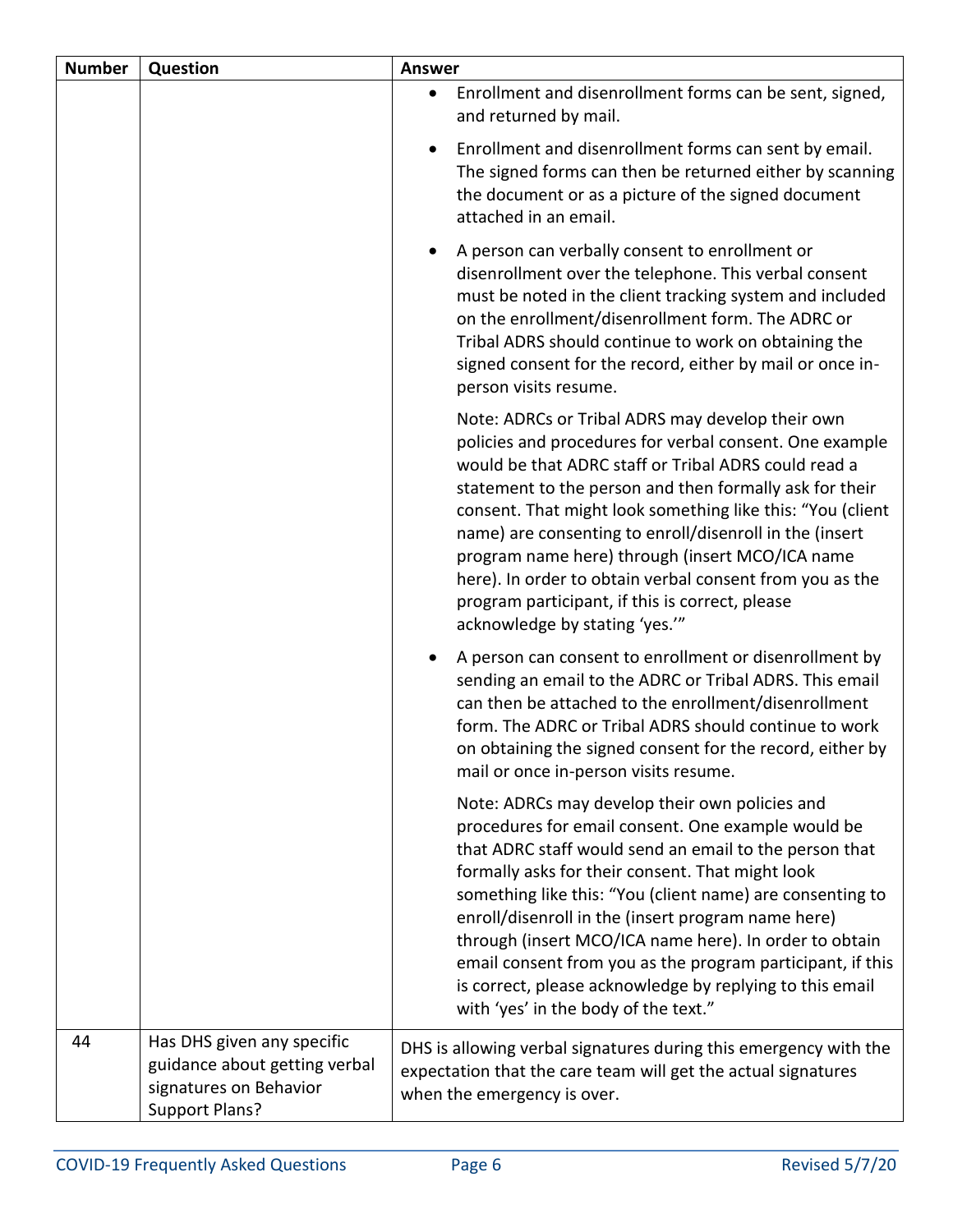| <b>Number</b> | Question                                                                                                                                                                                                                                                                                                                                                                                                                                                                                             | <b>Answer</b>                                                                                                                                                                                                                                                                                                                                                                                                                                                                                                                                                                                                                                                                                                                                                                                                                                                                                                                                                                                                                                                                                                        |  |
|---------------|------------------------------------------------------------------------------------------------------------------------------------------------------------------------------------------------------------------------------------------------------------------------------------------------------------------------------------------------------------------------------------------------------------------------------------------------------------------------------------------------------|----------------------------------------------------------------------------------------------------------------------------------------------------------------------------------------------------------------------------------------------------------------------------------------------------------------------------------------------------------------------------------------------------------------------------------------------------------------------------------------------------------------------------------------------------------------------------------------------------------------------------------------------------------------------------------------------------------------------------------------------------------------------------------------------------------------------------------------------------------------------------------------------------------------------------------------------------------------------------------------------------------------------------------------------------------------------------------------------------------------------|--|
|               | APPEALS, GRIEVANCES, AND NOTICES OF ADVERSE ACTIONS                                                                                                                                                                                                                                                                                                                                                                                                                                                  |                                                                                                                                                                                                                                                                                                                                                                                                                                                                                                                                                                                                                                                                                                                                                                                                                                                                                                                                                                                                                                                                                                                      |  |
| 12            | Day providers and others are<br>starting to close. Do MCOs<br>need to issue an NOA?                                                                                                                                                                                                                                                                                                                                                                                                                  | DHS interprets it to be the service not being available if the<br>provider closes. The MCO is not denying the service. Therefore,<br>there is no need to issue an NOA.                                                                                                                                                                                                                                                                                                                                                                                                                                                                                                                                                                                                                                                                                                                                                                                                                                                                                                                                               |  |
| 13            | Is an NOA needed if the MCO<br>reduces services temporarily?                                                                                                                                                                                                                                                                                                                                                                                                                                         | If the service is being reduced because the provider is not<br>available, DHS interprets it to be the service not being available<br>not the MCO denying the service. Therefore, there is no need for<br>an NOA.                                                                                                                                                                                                                                                                                                                                                                                                                                                                                                                                                                                                                                                                                                                                                                                                                                                                                                     |  |
| 14            | Can we lessen DHS notice<br>requirements? For example,<br>extend timelines around<br>issuing Notice of Adverse<br>Decision letters in situations<br>where a new request for non-<br>critical services or items is<br>delayed or denied?                                                                                                                                                                                                                                                              | For standard service authorization decisions that deny or limit a<br>requested service in the benefit package, the MCO must mail or<br>hand-deliver a notice of adverse benefit determination within<br>fourteen (14) calendar days of the request unless the MCO<br>extends the timeframe. The MCO may extend the timeframe by<br>up to fourteen (14) additional calendar days (for a total<br>timeframe of twenty-eight (28) days) if the member or provider<br>requests the extension or the MCO justifies (to DHS, upon<br>request) a need for additional information and how the<br>extension is in the member's interest. If the timeframe is<br>extended, the MCO must mail or hand-deliver a written<br>notification of extension to the member no later than the<br>fourteenth calendar day after the original request.<br>MCOs are responsible for assuring that members are receiving<br>the NOA within the contract-required timelines. If the member<br>has the ability to receive the NOA electronically, that will be<br>acceptable and the timelines specified within the DHS/MCO<br>contract apply. |  |
| 15            | Appeal and grievance<br>timelines may be difficult to<br>meet; particularly if in-person<br>meetings are common<br>practice (or the member<br>prefers a face-to face meeting)<br>and/or the individual filing the<br>appeal does not have<br>equipment/internet access to<br>support participation via<br>telephone or video<br>conference.<br>Due to the need to limit<br>member exposure, can the<br>requirement for a member to<br>present their information at<br>an appeal hearing in person be | DHS is waiting for CMS guidance regarding appeals and<br>grievances.<br>In the meantime, we ask MCOs to extend timelines and<br>postpone hearings as needed or additional guidance is<br>developed. In addition, if a grievance or appeal can be solved<br>internally, that would be preferable.<br>A hearing can be done by phone or Skype but if a member<br>prefers it to be in person, the hearing should be postponed.                                                                                                                                                                                                                                                                                                                                                                                                                                                                                                                                                                                                                                                                                          |  |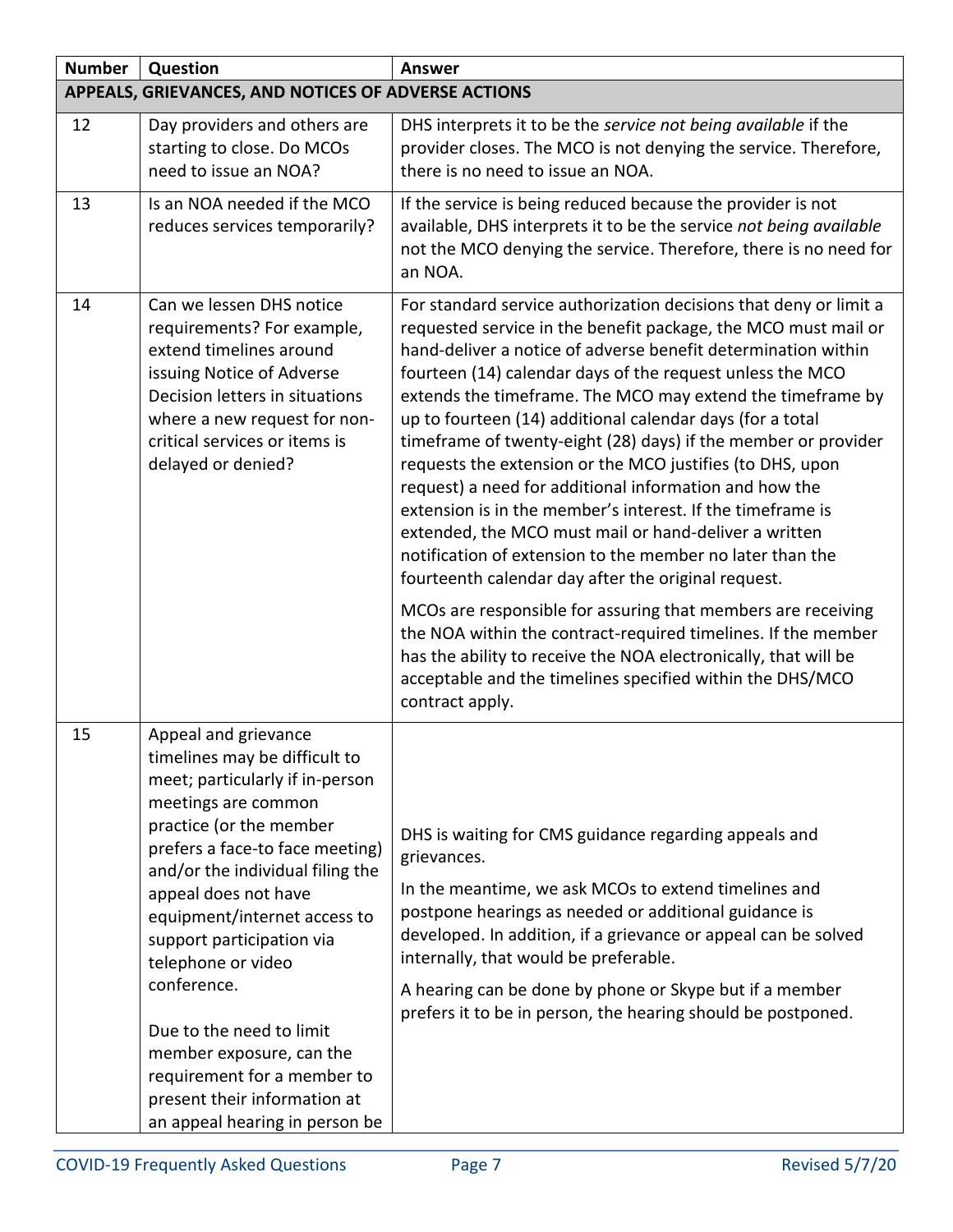| <b>Number</b> | Question                                                                                                                                                                                                                                                                                    | <b>Answer</b>                                                                                                                                                                                                                                                                                                                                                                                                                                                                                                                                                                                                                                                                                                    |
|---------------|---------------------------------------------------------------------------------------------------------------------------------------------------------------------------------------------------------------------------------------------------------------------------------------------|------------------------------------------------------------------------------------------------------------------------------------------------------------------------------------------------------------------------------------------------------------------------------------------------------------------------------------------------------------------------------------------------------------------------------------------------------------------------------------------------------------------------------------------------------------------------------------------------------------------------------------------------------------------------------------------------------------------|
|               | waived? Meaning, can we                                                                                                                                                                                                                                                                     |                                                                                                                                                                                                                                                                                                                                                                                                                                                                                                                                                                                                                                                                                                                  |
|               | automatically assume that the                                                                                                                                                                                                                                                               |                                                                                                                                                                                                                                                                                                                                                                                                                                                                                                                                                                                                                                                                                                                  |
|               | member can participate via                                                                                                                                                                                                                                                                  |                                                                                                                                                                                                                                                                                                                                                                                                                                                                                                                                                                                                                                                                                                                  |
|               | phone or video?                                                                                                                                                                                                                                                                             |                                                                                                                                                                                                                                                                                                                                                                                                                                                                                                                                                                                                                                                                                                                  |
| 16            | There may be delays in                                                                                                                                                                                                                                                                      | For standard service authorization decisions that deny or limit a                                                                                                                                                                                                                                                                                                                                                                                                                                                                                                                                                                                                                                                |
|               | decision-making or the actual<br>delivery of non-critical<br>services/supports, depending<br>on the availability of<br>information needed for<br>decision-making<br>or the availability of services<br>or support. This is particularly<br>true if there are staff or<br>product shortages. | requested service in the benefit package, the MCO must mail or<br>hand-deliver a notice of adverse benefit determination within<br>fourteen (14) calendar days of the request, unless the MCO<br>extends the timeframe. The MCO may extend the timeframe by<br>up to fourteen (14) additional calendar days (for a total<br>timeframe of twenty-eight (28) days) if the member or provider<br>requests the extension or the MCO justifies (to the Department,<br>upon request) a need for additional information and how the<br>extension is in the member's interest. If the timeframe is<br>extended, the MCO must mail or hand-deliver a written<br>notification of extension to the member no later than the |
|               |                                                                                                                                                                                                                                                                                             | fourteenth calendar day after the original request.                                                                                                                                                                                                                                                                                                                                                                                                                                                                                                                                                                                                                                                              |
|               |                                                                                                                                                                                                                                                                                             | MCOs are responsible for assuring that members are receiving<br>the NOA within the contract required timelines. If the member<br>has the ability to receive the NOA electronically, that will be<br>acceptable and the timelines specified within the DHS/MCO<br>contract apply.                                                                                                                                                                                                                                                                                                                                                                                                                                 |
| 17            | Will delays in the ability to                                                                                                                                                                                                                                                               |                                                                                                                                                                                                                                                                                                                                                                                                                                                                                                                                                                                                                                                                                                                  |
|               | obtain supplies or equipment<br>require a Notice of Adverse<br>Decision informing a member<br>of appeal rights?                                                                                                                                                                             | DHS interprets this to be the service not being available not the<br>MCO denying the service. Therefore, there is no need for a NOA<br>to be issued.                                                                                                                                                                                                                                                                                                                                                                                                                                                                                                                                                             |
| 18            | If a member refuses to allow a                                                                                                                                                                                                                                                              |                                                                                                                                                                                                                                                                                                                                                                                                                                                                                                                                                                                                                                                                                                                  |
|               | service provider to enter<br>his/her home due to COVID-19<br>fear/concern and thus<br>terminates the service, is an<br>NOA required?                                                                                                                                                        | The MCO is not denying the service. Therefore, there is no need<br>for a NOA to be issued. However, the MCO should make all<br>attempts possible to ensure the member has their needs met.                                                                                                                                                                                                                                                                                                                                                                                                                                                                                                                       |
| 19            | If a service cannot be provided<br>to a member because he/she<br>is COVID-19 positive or<br>symptomatic, is an NOA<br>required?                                                                                                                                                             | DHS expects the member's needs are met through services and<br>medical care. If the member does not agree with the alternate<br>plan of care, then an NOA should be issued.                                                                                                                                                                                                                                                                                                                                                                                                                                                                                                                                      |
| 20            | If a member requests a non-<br>critical service, can the team<br>delay the decision beyond the<br>28 day limit (this would                                                                                                                                                                  | The team would need to issue an NOA with the reason being this<br>is a non-critical service at this time and full explanation of why.<br>This would allow the member to appeal.                                                                                                                                                                                                                                                                                                                                                                                                                                                                                                                                  |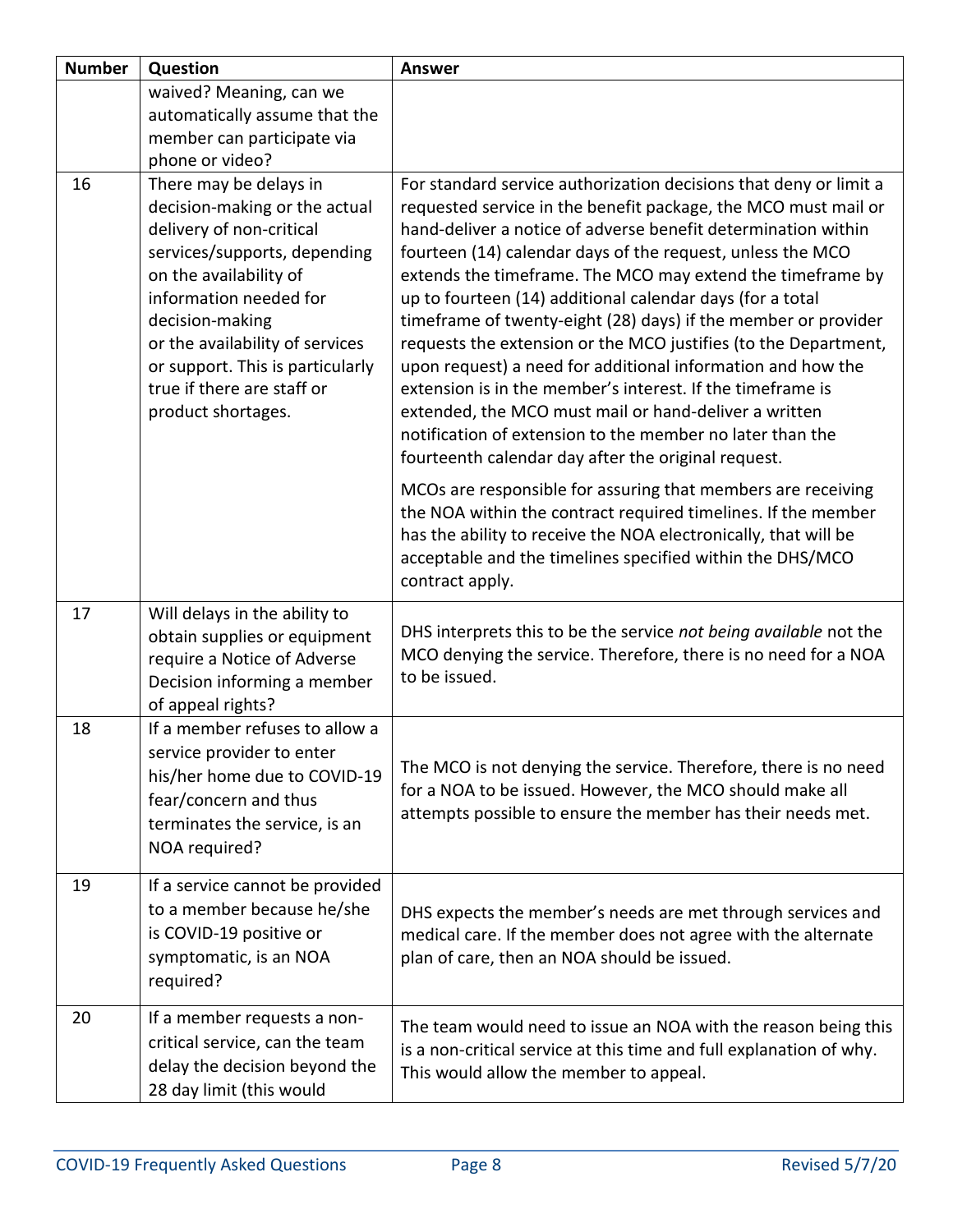| <b>Number</b> | Question                                                                                                                                                                                                                                          | <b>Answer</b>                                                                                                                                                                                                                                                                                                                                                                                                                                              |
|---------------|---------------------------------------------------------------------------------------------------------------------------------------------------------------------------------------------------------------------------------------------------|------------------------------------------------------------------------------------------------------------------------------------------------------------------------------------------------------------------------------------------------------------------------------------------------------------------------------------------------------------------------------------------------------------------------------------------------------------|
|               | normally trigger a denial                                                                                                                                                                                                                         |                                                                                                                                                                                                                                                                                                                                                                                                                                                            |
|               | notice)?                                                                                                                                                                                                                                          |                                                                                                                                                                                                                                                                                                                                                                                                                                                            |
|               | <b>STAFF AND MEMBER COVID-19 INFECTIONS</b>                                                                                                                                                                                                       |                                                                                                                                                                                                                                                                                                                                                                                                                                                            |
| 21            | What if a staff person at an<br>MCO tests positive for COVID-<br>19?                                                                                                                                                                              | Notify your contract coordinator of the infection and whether it<br>will affect your members. DHS does not need to know identifying<br>information; just that it occurred and the MCO's plan for other<br>staff and members.                                                                                                                                                                                                                               |
| 22            | What if a member tests<br>positive for COVID-19?                                                                                                                                                                                                  | For members that have a confirmed infection, it should be<br>reported as an immediate reportable. DHS will be looking at<br>cases individually with regard to follow-up for the immediate<br>reportable process. This process will continue to be monitored<br>and may change depending on the number of members that test<br>positively. Reporting on the Incident Management System (IMS)<br>is only required if it meets the criteria of IMS reporting. |
| 64            | **NEW**<br>What are the expectations for<br>MCOs to notify providers that<br>a member has active COVID-<br>19 (i.e. should we disclose PHI<br>for members who have been<br>exposed, have pending test<br>results or have confirmed<br>COVID -19)? | MCOs should notify providers if they are serving a member who<br>is COVID positive and ensure the provider takes extra<br>precautions and has the resources to work with the member<br>safely. In addition, MCOs should take the same precautions if a<br>member's test is pending.                                                                                                                                                                        |
| 65            | **NEW**<br>Is there a recommended<br>communication chain/action<br>to convene parties that a LTC<br>agency (MCO, DHS, DQA)<br>should take when they<br>become the first to know<br>about a confirmed COVID-19<br>case by a HCBS Provider?         | These should be reported to the agency's local public health<br>department. In addition, MCOs should continue reporting COVID<br>cases to the DHS member care quality specialist as directed.                                                                                                                                                                                                                                                              |
|               | PROVIDER NETWORK AND SERVICE AUTHORIZATIONS                                                                                                                                                                                                       |                                                                                                                                                                                                                                                                                                                                                                                                                                                            |
| 45            | Can MCOs pay for<br>emergent services?                                                                                                                                                                                                            | MCOs have the ability to approve emergent needs right away.<br>Members should contact their care teams with requests.                                                                                                                                                                                                                                                                                                                                      |
| 53            | Can members get<br>prescriptions delivered?                                                                                                                                                                                                       | Current policy allows pharmacies to provide home delivery or<br>mailing of prescriptions, which is reiterated in the pharmacy<br>update: https://www.forwardhealth.wi.gov/kw/pdf/2020-11.pdf<br>(see p. 2).                                                                                                                                                                                                                                                |
| 54            | We have providers with<br>staffing issues and lack<br>of PPE, where can we<br>direct them?                                                                                                                                                        | Refer providers to the resource links below. DHS will send MCOs<br>more information and resources that you can share as they<br>become available.                                                                                                                                                                                                                                                                                                          |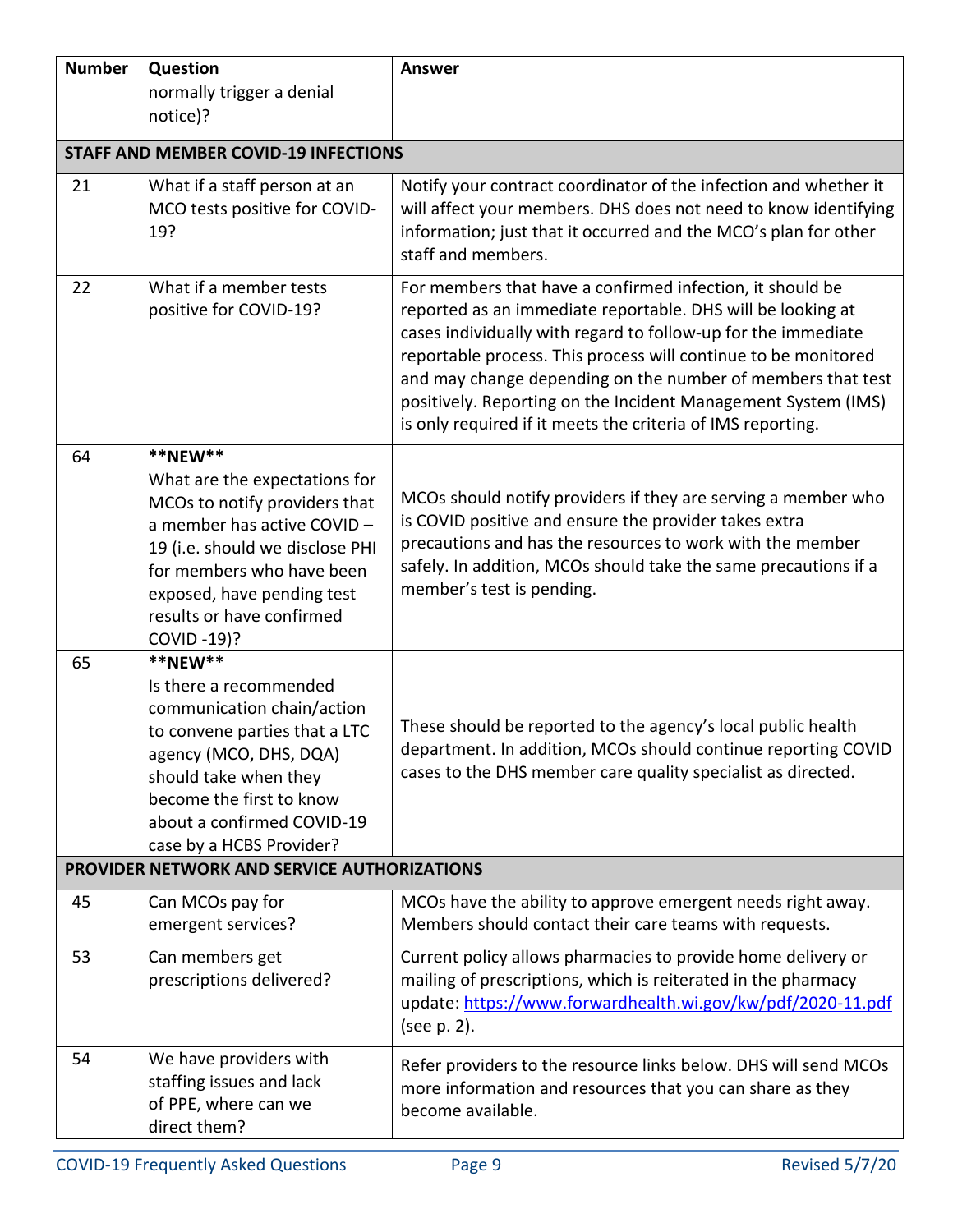| <b>Number</b> | Question                                                                                                                                                | <b>Answer</b>                                                                                                                                                                                                                                                                                                                                                               |
|---------------|---------------------------------------------------------------------------------------------------------------------------------------------------------|-----------------------------------------------------------------------------------------------------------------------------------------------------------------------------------------------------------------------------------------------------------------------------------------------------------------------------------------------------------------------------|
|               |                                                                                                                                                         | https://www.dhs.wisconsin.gov/lh-depts/counties.htm                                                                                                                                                                                                                                                                                                                         |
|               |                                                                                                                                                         | https://www.dhs.wisconsin.gov                                                                                                                                                                                                                                                                                                                                               |
|               |                                                                                                                                                         | Local emergency management                                                                                                                                                                                                                                                                                                                                                  |
|               |                                                                                                                                                         | https://dma.wi.gov/DMA/wem/response/county-directors                                                                                                                                                                                                                                                                                                                        |
|               |                                                                                                                                                         |                                                                                                                                                                                                                                                                                                                                                                             |
| 66            | **NEW**                                                                                                                                                 |                                                                                                                                                                                                                                                                                                                                                                             |
|               | Would extending the                                                                                                                                     | This is not an 1135 issue. There are no timelines on respite for                                                                                                                                                                                                                                                                                                            |
|               | time period allowed for<br>respite services be an                                                                                                       | licensed facilities. Certified adult family homes can have<br>extended respite timelines as needed during this emergency.                                                                                                                                                                                                                                                   |
|               | 1135 issue?                                                                                                                                             |                                                                                                                                                                                                                                                                                                                                                                             |
|               | MCO ADMINISTRATION AND CONTRACT COMPLIANCE                                                                                                              |                                                                                                                                                                                                                                                                                                                                                                             |
| 23            | Will DHS extend the deadline<br>for documentation specific to                                                                                           | The contract grid due date was March 20, 2020 and an extension<br>was granted to March 27, 2020.                                                                                                                                                                                                                                                                            |
|               | efforts to comply with 2020<br>updates to the DHS-MCO<br>contract including policy and                                                                  | MCOs now have until April 30, 2020 to submit policies and<br>procedures that have been updated with the 2020 contract<br>language.                                                                                                                                                                                                                                          |
|               | procedure updates?                                                                                                                                      | Policies and procedures should not be changed due to the<br>emergency. They should be developed as they are in normal<br>course of business.                                                                                                                                                                                                                                |
| 24            | Can MCOs have additional<br>time to fully comply with<br>contract changes for 2020<br>contract requirements?                                            | At this time, MCOs may delay implementing contract changes.<br>DHS is requesting an 1135 waiver through CMS and will have<br>more information in the coming weeks.                                                                                                                                                                                                          |
| 25            | Will DHS allow flexibility in<br>obtaining signatures for<br>release of information (ROI)<br>(for example between<br>members and MCOs and<br>ombudsman) | During this time, MCOs may utilize verbal consent for release of<br>information. The MCO will review the member's rights and<br>understanding of release of information with the member with a<br>witness and document this information within the member<br>record. Verbal consent must be documented within case notes<br>until a physical ROI signature can be obtained. |
|               |                                                                                                                                                         | DHS sees this as best practice through the emergency.<br>Ombudsman and MCOs should discuss and develop a process<br>that allows individuals to get ombudsman services quickly.                                                                                                                                                                                              |
| 26            | Is DHS planning any changes<br>to the immediate reportable                                                                                              | DHS expects no changes in the immediate reportable process.<br>This affects member health and safety and should be a priority.                                                                                                                                                                                                                                              |
|               | or incident management<br>reporting requirements?                                                                                                       | Additionally, the Incident Management System monthly<br>reporting will remain the same.                                                                                                                                                                                                                                                                                     |
| 46            | Would DHS consider waiving<br>the 6 month report<br>requirement for Prevocational<br>services during the emergency<br>period?                           | DHS is temporarily waiving the requirement to complete the<br>Prevocational Services Six-Month Progress Report and<br>Prevocational Plan during the emergency.                                                                                                                                                                                                              |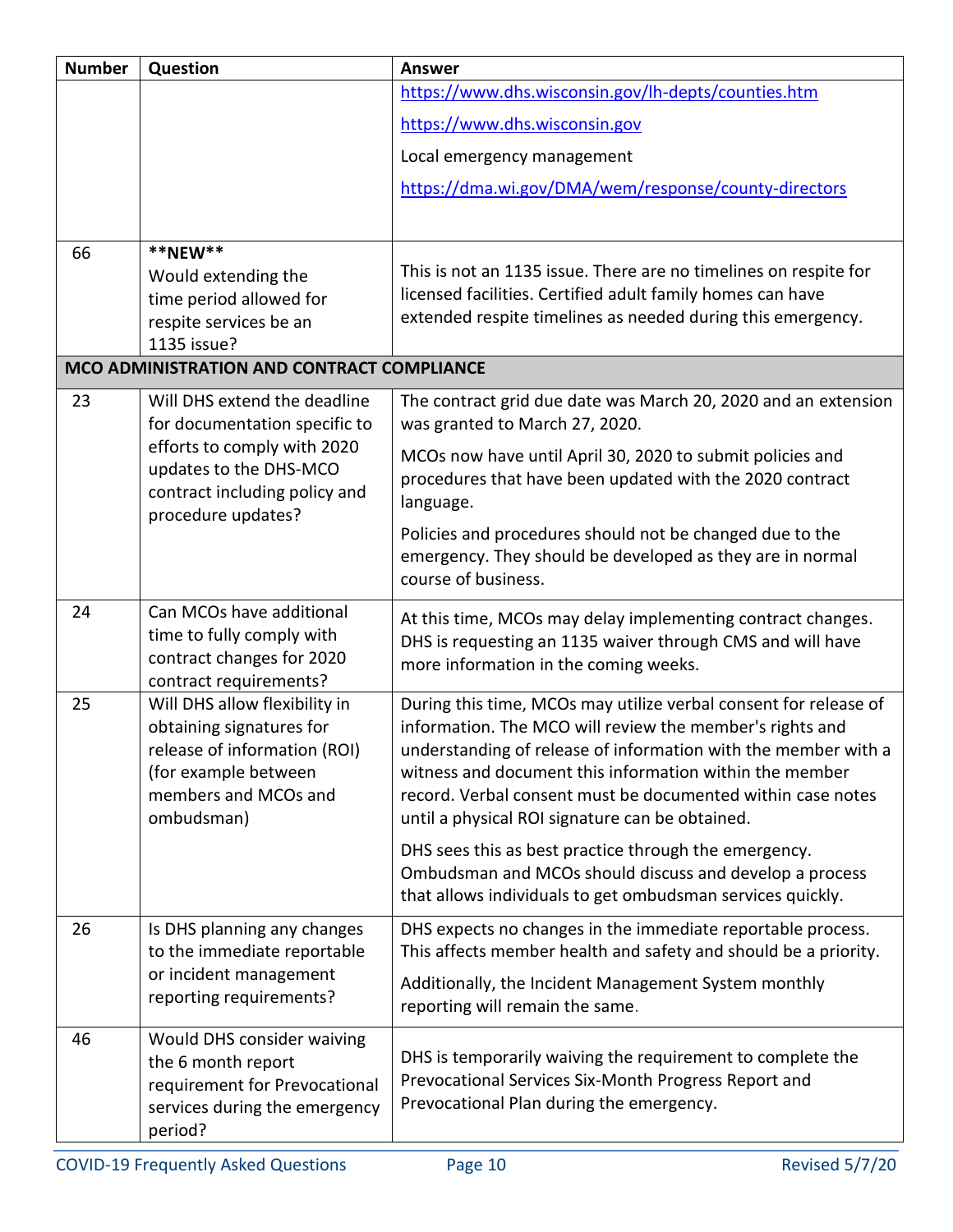| <b>Number</b> | Question                                                                                                                                                                                                                                                                                                                                                                                              | <b>Answer</b>                                                                                                                                                                                                                                                                                                                                                                                                                                                                                                                                                                                                                                                                                                                 |
|---------------|-------------------------------------------------------------------------------------------------------------------------------------------------------------------------------------------------------------------------------------------------------------------------------------------------------------------------------------------------------------------------------------------------------|-------------------------------------------------------------------------------------------------------------------------------------------------------------------------------------------------------------------------------------------------------------------------------------------------------------------------------------------------------------------------------------------------------------------------------------------------------------------------------------------------------------------------------------------------------------------------------------------------------------------------------------------------------------------------------------------------------------------------------|
| 27            | During the emergency, can<br>functions that typically require<br>the social services coordinator<br>and the registered nurse be<br>completed by a single member<br>of the team?                                                                                                                                                                                                                       | Our priority during this time is member health and safety. As<br>long as the team is completing contract required tasks, that is<br>fine.                                                                                                                                                                                                                                                                                                                                                                                                                                                                                                                                                                                     |
| 28            | Will DHS allow a delay in the<br>annual review of provider<br>licensure and certification<br>standards in the event the<br>MCO or providers do not have<br>sufficient resources to seek<br>and provide evidence the<br>provider continues to meet<br>required standards?                                                                                                                              | The expectation is this process continues as required. MCOs<br>have discretion to adjust their processes, as needed.<br>If a situation arises that you cannot meet this requirement,<br>contact DHS via the prescribed process for discussion.                                                                                                                                                                                                                                                                                                                                                                                                                                                                                |
| 29            | The review of approved<br>restrictive measures, and<br>reporting around the<br>application of restrictive<br>measures may be delayed if<br>there are significant staff<br>shortages due to the<br>emergency and/or the<br>availability of provider agency<br>staff to participate in the<br>review processes.<br>Would DHS consider extending<br>the restrictive measure<br>deadline beyond 365 days? | Our priority during this time is health and safety. Restrictive<br>measures must continue to be used only in the manner<br>approved. Expectations remain in place for direct support staff<br>to document each use of the approved restrictive measure,<br>including the duration of use.<br>DHS recognizes MCOs may temporarily suspend regular review<br>and reporting of approved restrictive measures during this time<br>and would expect MCOs to resume these requirements once the<br>state of emergency has ended.<br>At this time, DHS is not extending the restrictive measure<br>deadlines. We are willing to re-evaluate in the future and discuss<br>on a member-specific basis if there is an urgent situation. |
| 30            | Can MCOs suspend Internal<br>File Reviews if staff resources<br>are needed to support other<br>functions (including inquiries<br>and updates from provider<br>agencies) during a period of<br>crisis?                                                                                                                                                                                                 | This is understandable. Once the emergency is over, DHS will get<br>more details from the MCO on how this was handled and the<br>plan going forward.                                                                                                                                                                                                                                                                                                                                                                                                                                                                                                                                                                          |
| 31            | Will DHS delay the due date<br>for the flu and pneumonia<br>immunization indicators?                                                                                                                                                                                                                                                                                                                  | If an MCO is unable to meet the May 1 due date, contact your<br>contract coordinator.                                                                                                                                                                                                                                                                                                                                                                                                                                                                                                                                                                                                                                         |
| 32            | Will DHS adjust the timelines<br>for MCO Performance<br>Improvement Projects (PIPs)?                                                                                                                                                                                                                                                                                                                  | DHS will request this flexibility from CMS. However, there is no<br>change in the timelines until CMS approval is received.                                                                                                                                                                                                                                                                                                                                                                                                                                                                                                                                                                                                   |
| 67            | **NEW**<br>Will Pay for Performance (P4P)<br>be suspended for 2020?                                                                                                                                                                                                                                                                                                                                   | DHS is eliminating the 2020 Competitive Integrated Employment<br>(CIE) P4P. There will be no changes to the member survey or                                                                                                                                                                                                                                                                                                                                                                                                                                                                                                                                                                                                  |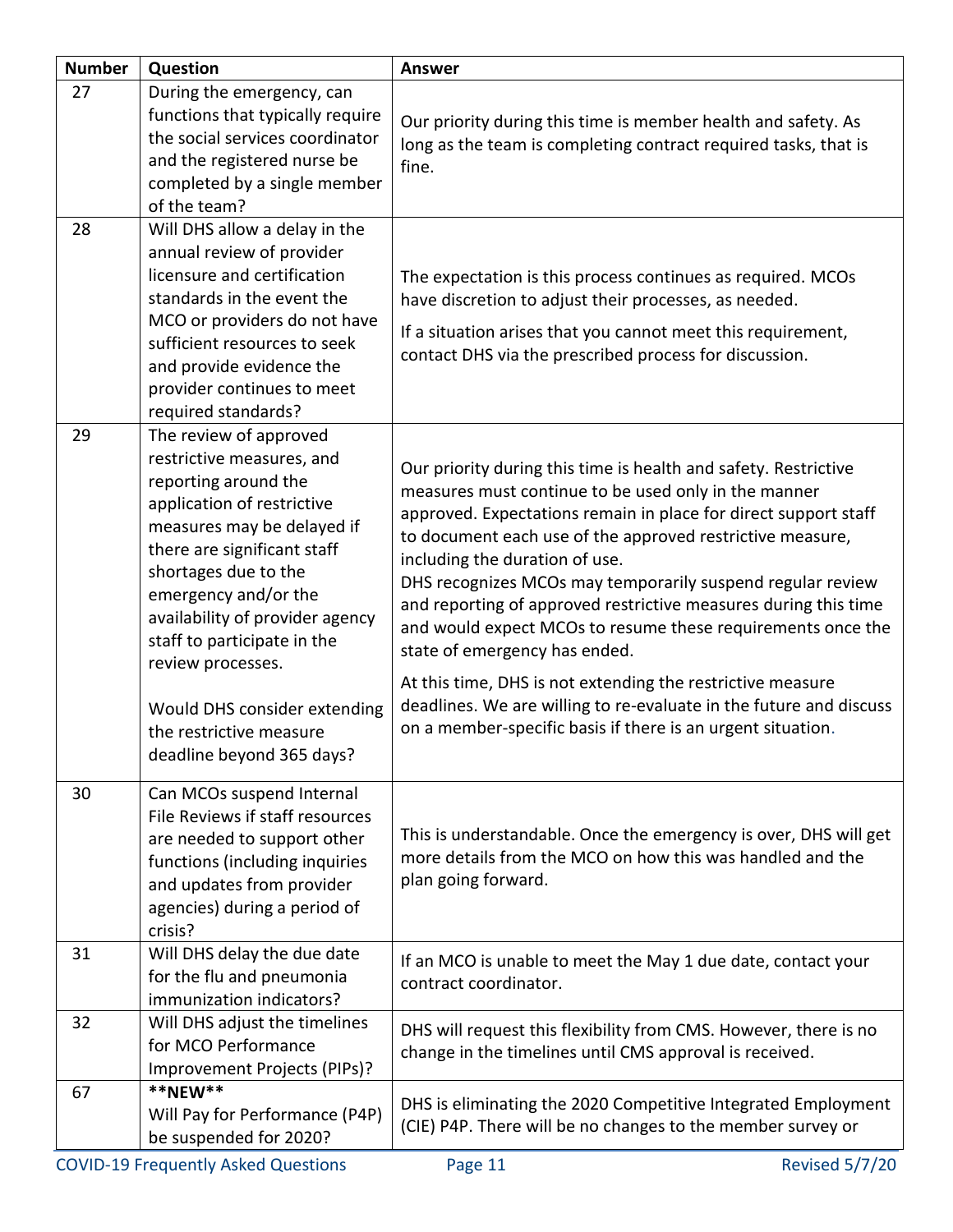| <b>Number</b> | Question                                                                                                                                                                                                                                                                                                                                                                                                                            | <b>Answer</b>                                                                                                                                                                                                                                                                                                                               |
|---------------|-------------------------------------------------------------------------------------------------------------------------------------------------------------------------------------------------------------------------------------------------------------------------------------------------------------------------------------------------------------------------------------------------------------------------------------|---------------------------------------------------------------------------------------------------------------------------------------------------------------------------------------------------------------------------------------------------------------------------------------------------------------------------------------------|
|               |                                                                                                                                                                                                                                                                                                                                                                                                                                     | assisted living improvement incentives. A contract amendment<br>is being drafted.                                                                                                                                                                                                                                                           |
| 47            | Will DHS suspend EQRO and<br>financial audits?                                                                                                                                                                                                                                                                                                                                                                                      | At this time, there is no change.                                                                                                                                                                                                                                                                                                           |
| 48            | Will the implementation of<br>Electronic Visit Verification be<br>delayed?                                                                                                                                                                                                                                                                                                                                                          | DHS is delaying the start of training and the soft launch date<br>(formerly September 1, 2020) for personal care services. We will<br>announce a new timeline once it is available. While DHS has<br>delayed the start of training and the soft launch date, the system<br>testing schedule remains on track.                               |
| 33            | **CHANGED**<br>Are MCOs able to relax the<br>requirements for a caregiver<br>background check and begin<br>paying for services prior to<br>getting back the results?                                                                                                                                                                                                                                                                | No. DHS is requiring all workers to have an approved background<br>check before providing services.                                                                                                                                                                                                                                         |
|               | <b>FINANCIAL SUPPORT</b>                                                                                                                                                                                                                                                                                                                                                                                                            |                                                                                                                                                                                                                                                                                                                                             |
| 34            | Does DHS have a plan to<br>support day work providers in<br>the midst of reduced funding<br>due to either consumer or<br>provider choice of temporarily<br>suspending services?                                                                                                                                                                                                                                                     | Day service providers are now allowed to provide services in<br>member's homes. DHS is also working on guidance for remote<br>services.                                                                                                                                                                                                     |
| 35            | Will DHS allow retainer<br>payments for members who<br>are at risk of losing SDS staff<br>due to interruption in service<br>provision?                                                                                                                                                                                                                                                                                              | DHS is reviewing this request.                                                                                                                                                                                                                                                                                                              |
| 36            | MCOs may need to<br>temporarily have an individual<br>member stay/receive services<br>from a facility/provider that is<br>not ordinarily licensed to<br>provide that service or<br>support. Further, MCOs may<br>be in a situation where<br>services needed to maintain<br>the health and safety of a<br>member are not in the Family<br>Care benefit package. Will DHS<br>consider reimbursing MCOs<br>for extraordinary expenses? | Additional discussion on this topic is needed to fully understand<br>the situations. As these situations arise, MCOs should contact<br>DHS via the prescribed process for immediate case review and<br>decision.<br>At this time respite, supportive home care, and self-directed<br>supports can be utilized instead of licensed settings. |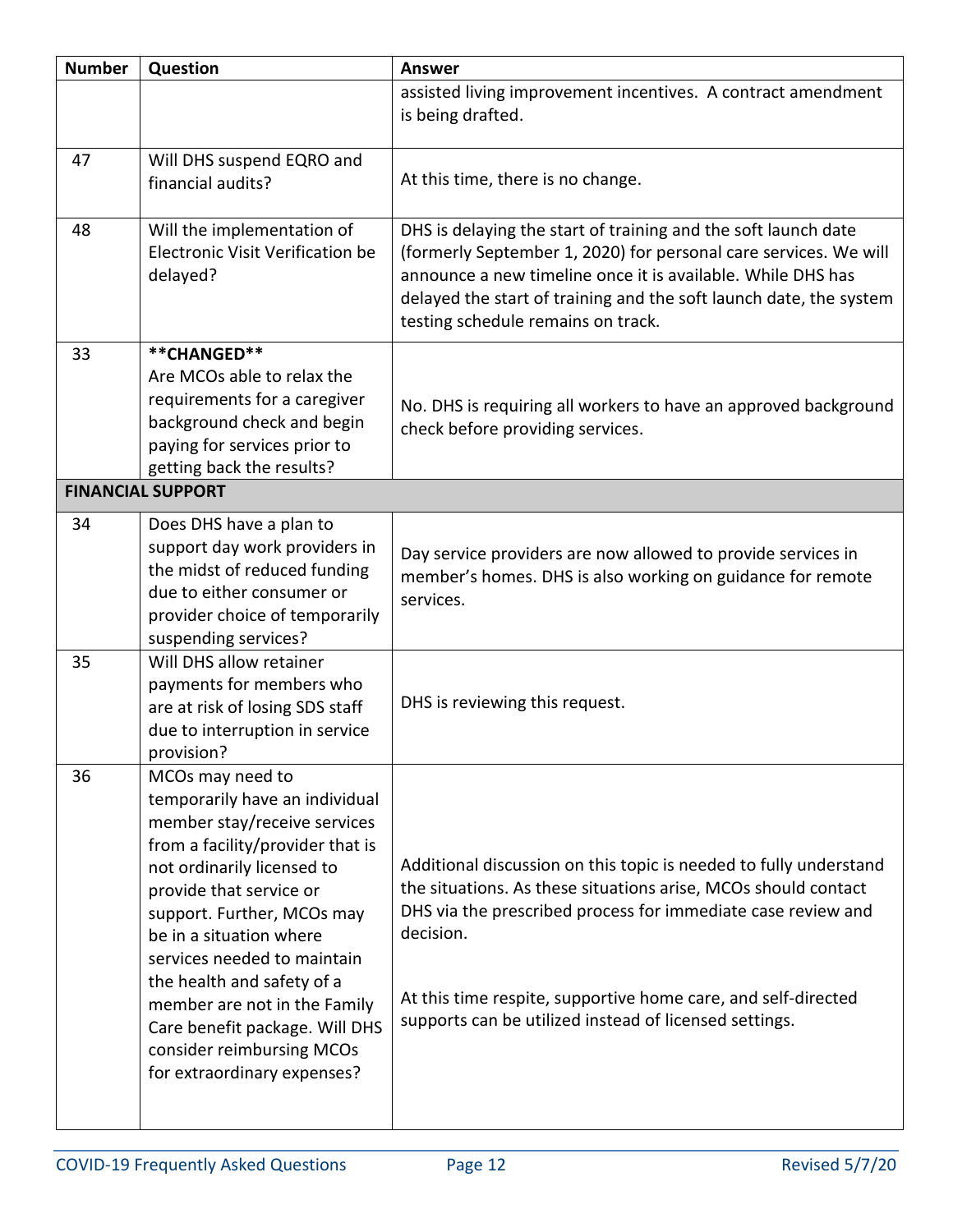| <b>Number</b>              | Question                                                                                                                                                       | <b>Answer</b>                                                                                                                                                                                                                                                                                                                                                                        |
|----------------------------|----------------------------------------------------------------------------------------------------------------------------------------------------------------|--------------------------------------------------------------------------------------------------------------------------------------------------------------------------------------------------------------------------------------------------------------------------------------------------------------------------------------------------------------------------------------|
| PHONE AND INTERNET SERVICE |                                                                                                                                                                |                                                                                                                                                                                                                                                                                                                                                                                      |
| 37                         | Are resources available to get<br>members telephone service?                                                                                                   | The Lifeline program offers discounts on phone service, including<br>no-cost cell phone plans. PSC administers the program in<br>Wisconsin. Information about Lifeline is available at:<br>https://psc.wi.gov/Pages/Programs/LifeLineLinkup.aspx.                                                                                                                                    |
|                            |                                                                                                                                                                | Residents are directed to contact a telephone service provider to<br>apply. The list of providers that offer lifeline service can be found<br>at https://psc.wi.gov/Documents/USF/lifelineContacts.pdf.                                                                                                                                                                              |
| 55                         | Where can I find resources for<br>free or reduced cost internet<br>or phone service during the<br>public health emergency?                                     | The Wisconsin Public Service Commission (PSC) has put together<br>Internet Resources for Wisconsin Residents during the Public<br>Health Emergency.                                                                                                                                                                                                                                  |
|                            |                                                                                                                                                                | The information is found at:                                                                                                                                                                                                                                                                                                                                                         |
|                            |                                                                                                                                                                | https://psc.wi.gov/Pages/Programs/BroadbandEmergencyIntern<br>etResources.aspx                                                                                                                                                                                                                                                                                                       |
| 56                         | A participant/member I work<br>with had a Lifeline phone at<br>one time, but it's been<br>lost/stolen/damaged. How do<br>I report this and get a new<br>phone? | The federal rules require the providers of the "free phone"<br>(prepaid, wireless Lifeline) to de-enroll a customer if they have<br>not used their phone for 30 days or more. Contact the<br>Commission's Consumer Affairs line. They can check on<br>enrollment and contact the carrier on the member's behalf.<br>The Commission Consumer Affairs phone number is (800)<br>$\circ$ |
|                            |                                                                                                                                                                | 225-7729 or (608) 266-2001. The line is open Monday<br>through Friday, from 7:45 a.m. and 4:30 p.m.<br>The Consumer Affairs team will call an interpreter if a customer                                                                                                                                                                                                              |
|                            |                                                                                                                                                                | needs assistance in a different language.                                                                                                                                                                                                                                                                                                                                            |
| 57                         | How many free minutes a<br>month should Lifeline<br>customers receive?                                                                                         | As of December 2019, Lifeline phone carriers were required to<br>provide a minimum of 1000 free minutes per month to Lifeline<br>customers.                                                                                                                                                                                                                                          |
|                            |                                                                                                                                                                | If the individual does not receive 1000 minutes, send an email<br>with the Lifeline cell carrier name to<br>raeann.fahey@dhs.wisconsin.gov. DHS will work with PSC to<br>reach out to those carriers on the individual's behalf.                                                                                                                                                     |
| 58                         | What resources are available if<br>an individual runs out of<br>minutes and is not able to<br>purchase additional minutes?                                     | PSC is working on resources for Lifeline customers. MCOs should<br>monitor this link for new information:<br>https://psc.wi.gov/Pages/Programs/BroadbandEmergencyIntern<br>etResources.aspx                                                                                                                                                                                          |
|                            |                                                                                                                                                                | DHS may also be able to connect the individual with existing<br>programs that pay for phone bills or can provide data cards.<br>Send an email to raeann.fahey@dhs.wisconsin.gov with the<br>individual's name and city/town where they live and DHS will<br>forward the information to PSC.                                                                                          |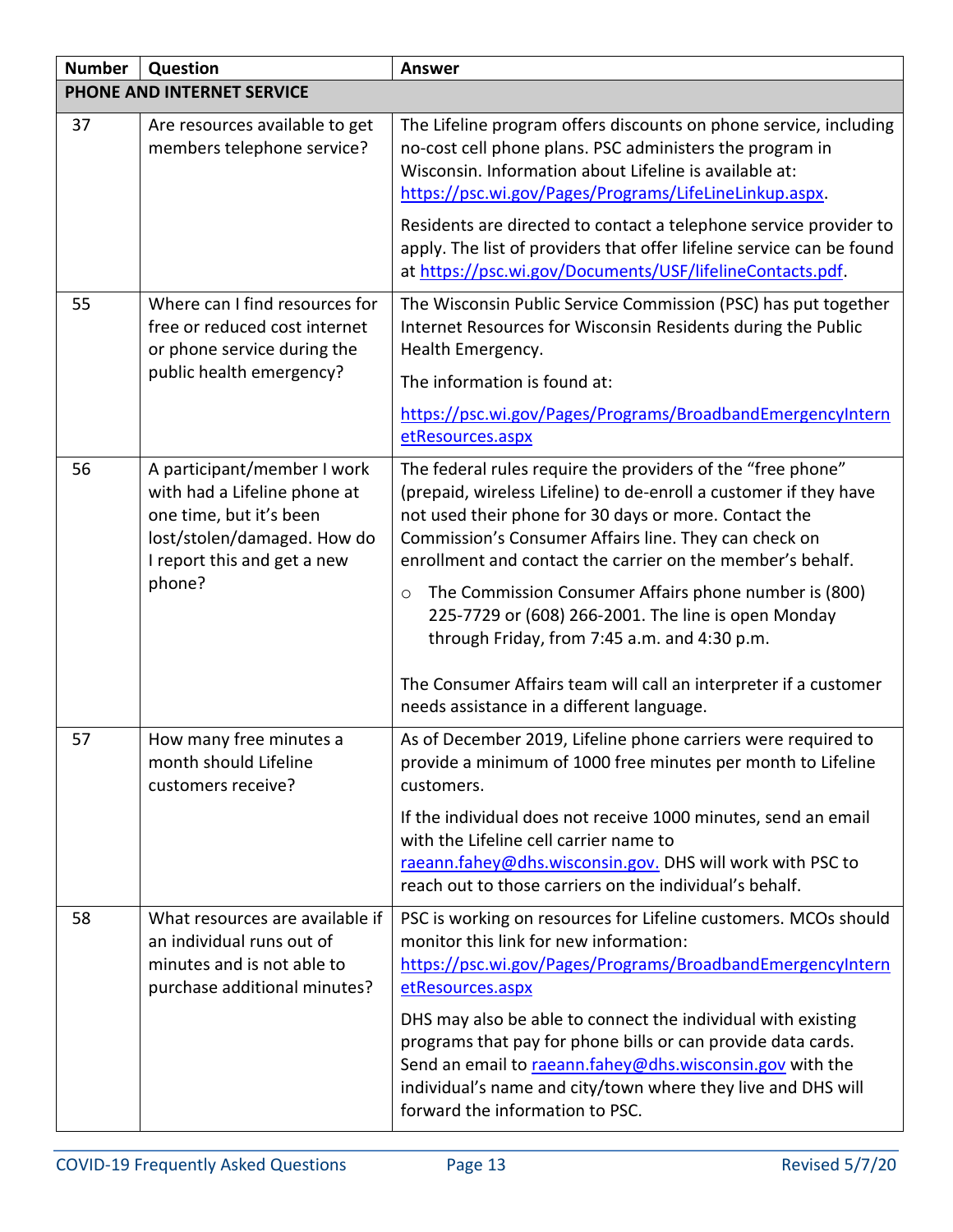| <b>Number</b>      | Question                                                                                                                                     | <b>Answer</b>                                                                                                                                                                                                                                                                                                                                                                                                                                                                                                                                                                                                |  |
|--------------------|----------------------------------------------------------------------------------------------------------------------------------------------|--------------------------------------------------------------------------------------------------------------------------------------------------------------------------------------------------------------------------------------------------------------------------------------------------------------------------------------------------------------------------------------------------------------------------------------------------------------------------------------------------------------------------------------------------------------------------------------------------------------|--|
| <b>RELOCATIONS</b> |                                                                                                                                              |                                                                                                                                                                                                                                                                                                                                                                                                                                                                                                                                                                                                              |  |
| 38                 | What if someone needs to be<br>discharged to the community<br>and there are no providers to<br>take them?                                    | At this time, if an individual needs to be discharged from a<br>hospital, nursing home, or IMD, the MCO will continue to try and<br>find placement but-knowing this may be difficult with the<br>current situation-the facilities will need to keep individuals until<br>placement can be found. The individual's health and safety is the<br>priority, and an individual cannot be discharged without a place<br>to go.                                                                                                                                                                                     |  |
| 49                 | Suspension of Chapter 50<br><b>Nursing Home Closures</b>                                                                                     | At this time, Chapter 50 relocations will continue as required.<br>DHS is working with individual entities to coordinate through the<br>emergency.                                                                                                                                                                                                                                                                                                                                                                                                                                                           |  |
|                    | <b>RESIDENTIAL SETTINGS</b>                                                                                                                  |                                                                                                                                                                                                                                                                                                                                                                                                                                                                                                                                                                                                              |  |
| 50                 | Do we need to complete<br>assessments and functional<br>screens in residential settings<br>(including nursing homes)?                        | At this time DHS is allowing flexibility to complete functional<br>screens and assessments for members in residential settings.<br>DHS realizes the staff in these settings are focused on providing<br>direct care services to members during this emergency. This<br>flexibility applies to all licensed homes and skilled nursing<br>facilities. Certified 1-2 bed adult family homes can be included,<br>however, if staff are able to work with the team to complete<br>these items, they should be completed. It is the expectation that<br>screens and assessments are completed after the emergency. |  |
|                    |                                                                                                                                              | DHS requires documentation in the member record explaining<br>why the flexibility was applied.                                                                                                                                                                                                                                                                                                                                                                                                                                                                                                               |  |
| 51                 | During the emergency, do we<br>need to complete member<br>centered plans for people in<br>residential settings (including<br>nursing homes)? | MCPs should be reviewed with the member, guardian or family<br>over the phone. The care team should document in the member<br>record whether there are any needed changes to the care plan,<br>if the current plan stays status quo, or add any changes to the<br>care plan in the member record.<br>Caregivers and facilities are stressed during this emergency.<br>Please be considerate when asking facility staff to assist. If the<br>member is in a facility, consider reviewing the plan with                                                                                                        |  |
|                    |                                                                                                                                              | collateral contacts.                                                                                                                                                                                                                                                                                                                                                                                                                                                                                                                                                                                         |  |
| 52                 | Can MCOs place a member in<br>a facility that has a current<br>enforcement?                                                                  | CMS issued guidance that allows MCOs to utilize these facilities.<br>DQA will not be completing a revisit to clear them at this time.<br>https://www.cms.gov/files/document/gso-20-20-all.pdf                                                                                                                                                                                                                                                                                                                                                                                                                |  |
| 59                 | How will nursing home<br>Medicaid rates and level of<br>care work during this<br>emergency?                                                  | Interim nursing home rates for all facilities who had not yet<br>received a draft nursing home rate were set and will appear on<br>the April update of the nursing home rate spreadsheet, which is<br>now available on https://orbs.fdasllc.com/                                                                                                                                                                                                                                                                                                                                                             |  |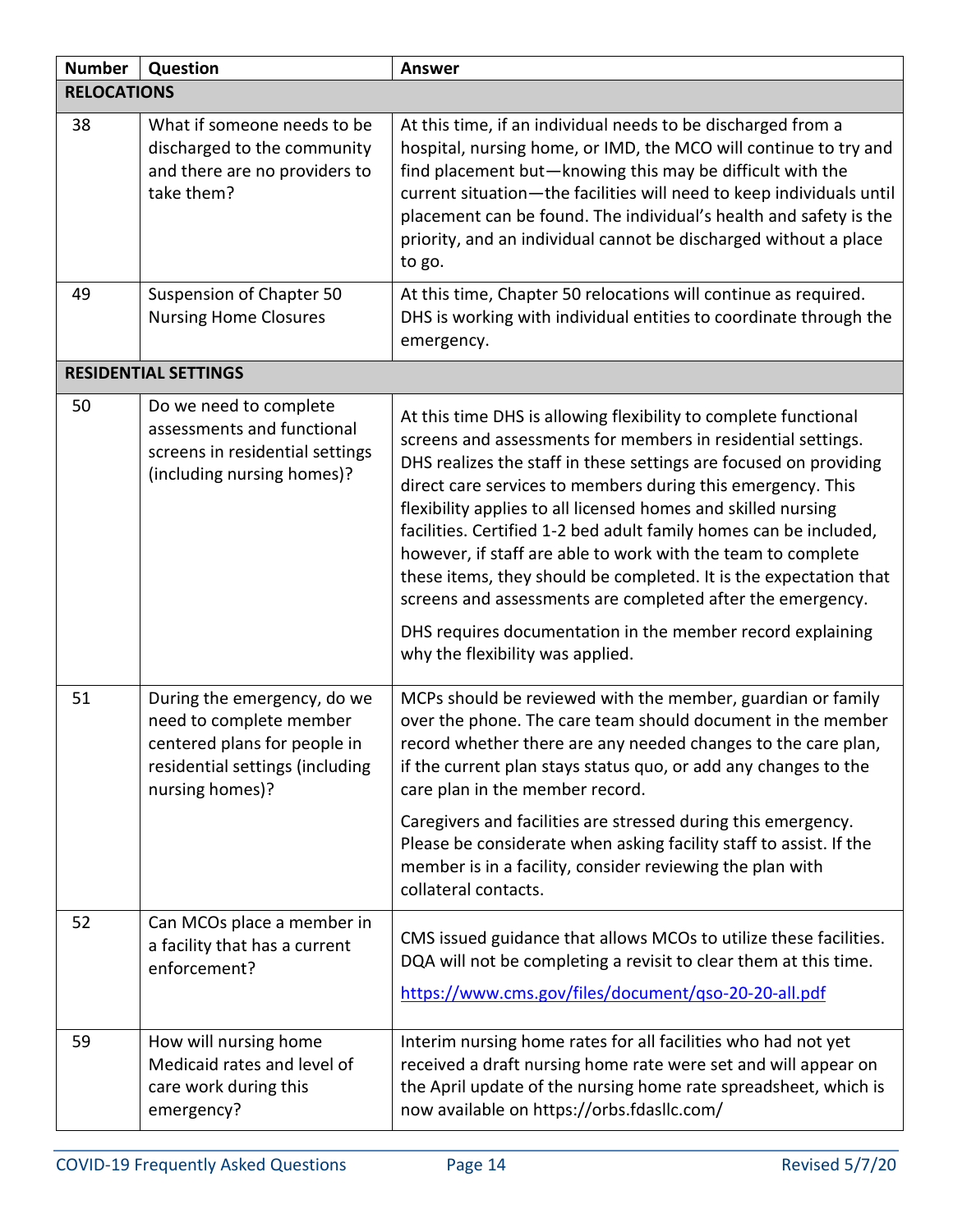| <b>Number</b> | Question                                                                                                             | <b>Answer</b>                                                                                                                                                                                                                                                                                                                                                                                                                                                                                                                                                                                                                                                                                                               |  |
|---------------|----------------------------------------------------------------------------------------------------------------------|-----------------------------------------------------------------------------------------------------------------------------------------------------------------------------------------------------------------------------------------------------------------------------------------------------------------------------------------------------------------------------------------------------------------------------------------------------------------------------------------------------------------------------------------------------------------------------------------------------------------------------------------------------------------------------------------------------------------------------|--|
|               |                                                                                                                      | If a facility is not listed on the spreadsheet, the facility<br>а.<br>has received a draft rate but has not yet approved it.                                                                                                                                                                                                                                                                                                                                                                                                                                                                                                                                                                                                |  |
|               |                                                                                                                      | b. MCOs are expected to process retroactive<br>adjustments according to the timelines outlined in<br>the DHS-MCO contract.                                                                                                                                                                                                                                                                                                                                                                                                                                                                                                                                                                                                  |  |
|               |                                                                                                                      | FFS Medicaid is automatically granting nursing home level of<br>care requests for the duration of the emergency. Any member<br>that is admitted by a nursing home will be presumed to have a<br>nursing home level of care for FFS Medicaid payment purposes.<br>Nursing home levels of care will also not be subject to expiration<br>for lack of a qualifying MDS assessment during this time.                                                                                                                                                                                                                                                                                                                            |  |
|               |                                                                                                                      | ForwardHealth Updates pertaining to COVID-19 are located at:<br>https://www.forwardhealth.wi.gov/WIPortal/content/html/new<br>s/covid19 resources.html.spage                                                                                                                                                                                                                                                                                                                                                                                                                                                                                                                                                                |  |
| 39            | What is the status of<br>certification of additional 1-2<br>bed AFHs in light of recent<br>coronavirus developments? | <b>New Certifications</b> – Per the Wisconsin Medicaid Standards for<br>Certified 1-2 Bed Adult Family Homes, "No certifying agency is<br>required to certify a home or recertify an AFH that applies for<br>certification or renewal unless a placement in that AFH is<br>planned." In order to minimize risk to staff and prospective AFH<br>sponsors, DHS encourages certifying agencies to put new<br>certifications on hold for settings that do not have a prospective<br>resident identified.                                                                                                                                                                                                                        |  |
|               |                                                                                                                      | The standards state that, if there is a prospective resident, "The<br>certification study for the applicant shall, to the extent possible,<br>be done in a timely way so that a prospective resident can be<br>placed in the AFH when the resident needs placement. The<br>certification study may be delayed by mutual consent of the<br>parties or if extenuating circumstances are present and are<br>documented by the certifying agency. The maximum delay in this<br>instance may be no more than 60 days." (emphasis added)<br>Unless there are health and safety concerns for the prospective<br>resident, the certifying agency is encouraged to delay the<br>certification per the standards.                     |  |
|               |                                                                                                                      | If the certifying agency determines that it is in the best interest<br>of the prospective resident to proceed with the certification,<br>DHS is allowing flexibility to certifying agencies to postpone the<br>on-site inspection until the current COVID-19 emergency is<br>ended. In lieu of the on-site inspection, all required<br>documentation must be submitted to and reviewed by the<br>certifying agency, all backgrounds checks must be completed,<br>and the certifying agency must interview the applicant by phone.<br>The certifying agency should demonstrate due diligence to<br>ensure that the applicant has not raised any concerns with<br>others in the certifying agency (excessive incidents, prior |  |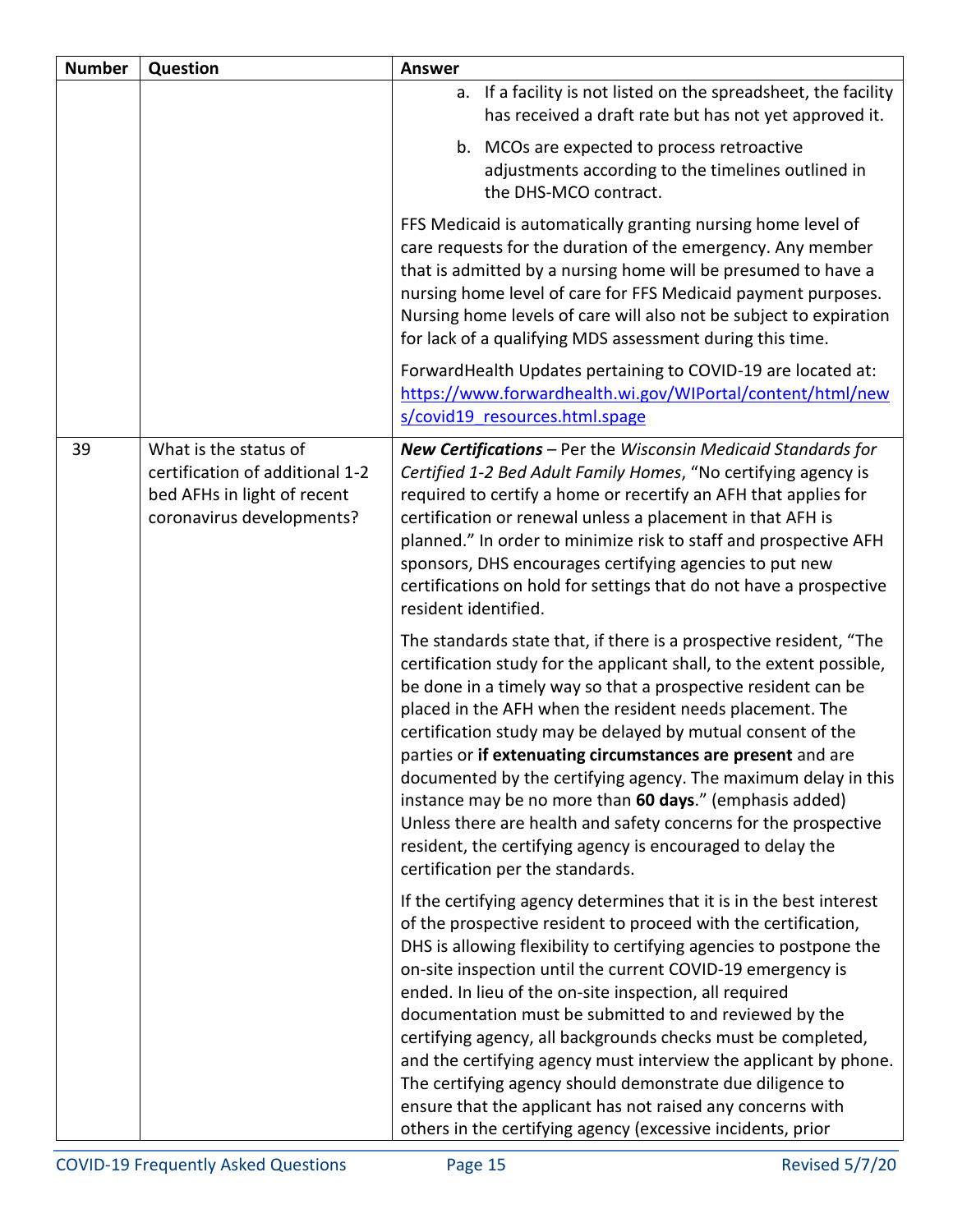| <b>Number</b> | <b>Question</b>                                                                                                                                                                                                                                                                                                                                                                                           | <b>Answer</b>                                                                                                                                                                                                                                                                                                                                                                                                                                                                                                                                                                                                                                                     |
|---------------|-----------------------------------------------------------------------------------------------------------------------------------------------------------------------------------------------------------------------------------------------------------------------------------------------------------------------------------------------------------------------------------------------------------|-------------------------------------------------------------------------------------------------------------------------------------------------------------------------------------------------------------------------------------------------------------------------------------------------------------------------------------------------------------------------------------------------------------------------------------------------------------------------------------------------------------------------------------------------------------------------------------------------------------------------------------------------------------------|
|               |                                                                                                                                                                                                                                                                                                                                                                                                           | certification issues). Once the current COVID-19 emergency is<br>ended, an on-site inspection shall be conducted.                                                                                                                                                                                                                                                                                                                                                                                                                                                                                                                                                 |
|               |                                                                                                                                                                                                                                                                                                                                                                                                           | Annual Recertification - The standards require annual<br>recertification. While the review of documentation is required<br>annually, an on-site inspection is only required every three<br>years. Unless the certifying agency has concerns regarding the<br>provider, DHS is encouraging certifying agencies to collect all<br>required documentation by mail or electronic submittal for<br>review and to forgo the on-site inspection. Again, the certifying<br>agency should demonstrate due diligence to ensure that the<br>applicant has not raised any concerns with others in the<br>certifying agency (excessive incidents, prior certification issues). |
|               |                                                                                                                                                                                                                                                                                                                                                                                                           | Note that recertification is at the option of the certifying agency,<br>if the AFH does not have a current resident that is served by the<br>certifying agency.                                                                                                                                                                                                                                                                                                                                                                                                                                                                                                   |
| 68            | **NEW**<br>What should we do if facilities<br>refuse to take members who<br>have been diagnosed with<br>COVID 19 (i.e. refusing<br>hospital discharges)?                                                                                                                                                                                                                                                  | If the facility is refusing to take a member back and the MCO has<br>exhausted all internal resources, the MCO should report the<br>incident to a DHS member care quality specialist who will work<br>with the facility, public health, and DQA to try and resolve.                                                                                                                                                                                                                                                                                                                                                                                               |
| 69            | **NEW**<br>Are there any local, regional,<br>or statewide plans for COVID<br>step down units or designated<br>locations that persons with<br>positive COVID could be<br>temporarily placed following a<br>hospitalization to avoid<br>introducing the virus to<br>facilities that may normally<br>accept member's post<br>discharge and keep facilities<br>free from transmission as<br>much as possible? | The state has set up isolation facilities but these facilities are for<br>individuals who do not have long term care needs. DHS<br>recommends MCOs work with the providers to return members<br>to their homes. If needed, DHS will assist MCOS in working with<br>providers to do that safely.                                                                                                                                                                                                                                                                                                                                                                   |
| 70            | **NEW**<br>What are the requirements for<br>facilities to report active<br>COVID 19 for residents and/or<br>staff? Who are they reporting<br>this information to (i.e. DHS,<br>MCOs, Local Public Health)?                                                                                                                                                                                                | The provider should be reporting COVID positive members<br>directly to their public health agency.<br>Refer to FAQ 22 for immediate reportable requirements.                                                                                                                                                                                                                                                                                                                                                                                                                                                                                                      |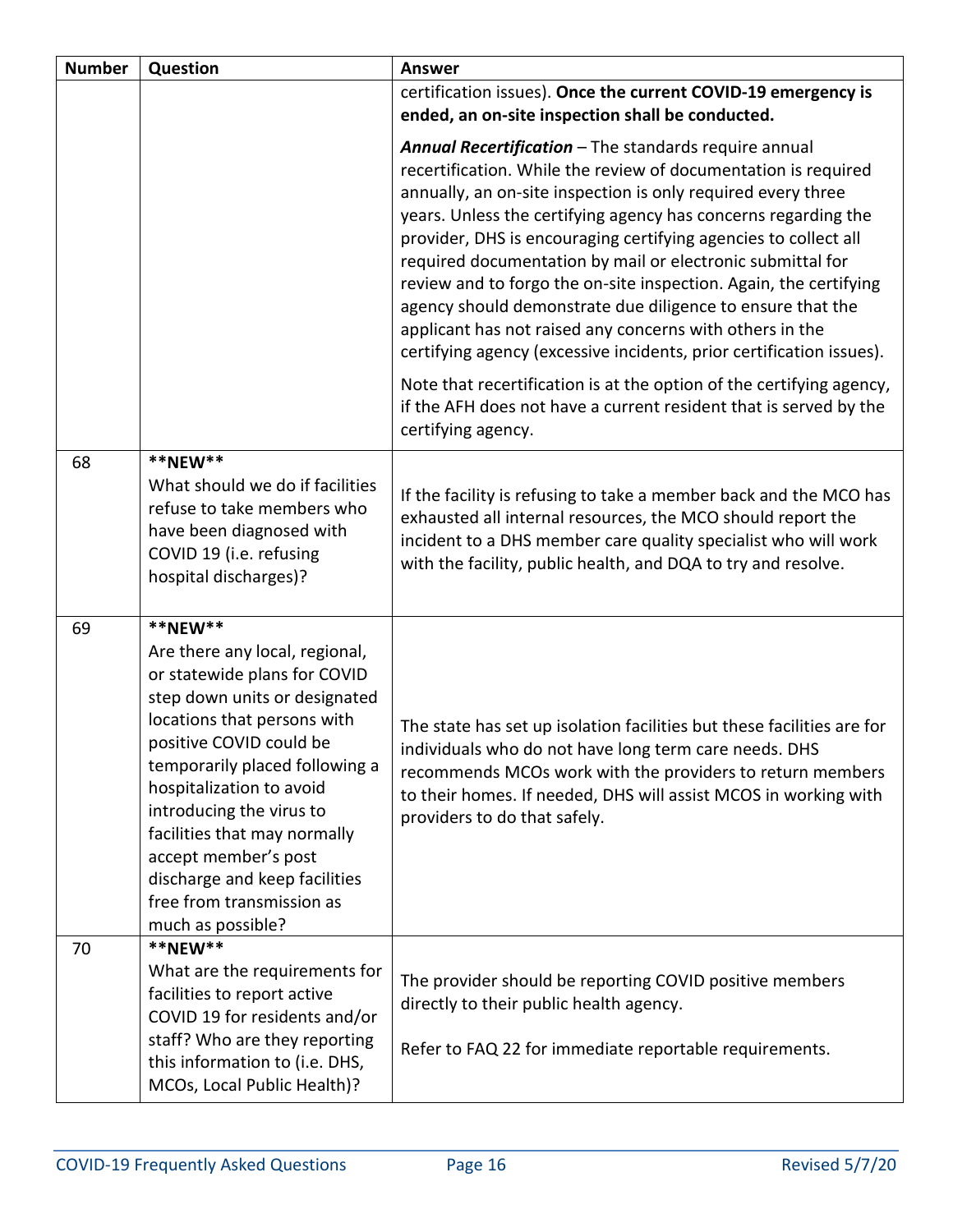| <b>Number</b> | Question                                                                                                                                                                                                                                                     | <b>Answer</b>                                                                                                                                                                                                                                                                                                                                                                                                                                                                                                                                                                                                                                                                                |
|---------------|--------------------------------------------------------------------------------------------------------------------------------------------------------------------------------------------------------------------------------------------------------------|----------------------------------------------------------------------------------------------------------------------------------------------------------------------------------------------------------------------------------------------------------------------------------------------------------------------------------------------------------------------------------------------------------------------------------------------------------------------------------------------------------------------------------------------------------------------------------------------------------------------------------------------------------------------------------------------|
| 71            | **NEW**<br>What are the expectations for<br>provider quality oversight for<br>facilities with confirmed cases<br>of COVID 19? Facilities are<br>requesting to not receive<br>multiple calls per week to<br>check on members<br><b>PACE-RELATED QUESTIONS</b> | DHS is not requiring increased oversight for individuals in skilled<br>nursing facilities or assisted living. DHS does not want facilities to<br>be burdened by phone calls. MCOs should coordinate within<br>your agencies to streamline communication with facilities such<br>as having one care team contact a facility for all MCO members<br>living there.                                                                                                                                                                                                                                                                                                                              |
| 40            | We are working on<br>decreasing/eliminating PACE<br>day center attendance during<br>this time. Do we need to send<br>NOAs?                                                                                                                                   | DHS interprets it to be the service not being available. The MCO<br>is not denying the service. Therefore, there is no need to issue<br>an NOA.                                                                                                                                                                                                                                                                                                                                                                                                                                                                                                                                              |
| 41            | Has DHS conferred with CMS<br>for PACE regulatory<br>requirements?                                                                                                                                                                                           | DHS recommends PACE organizations get guidance directly from<br>CMS.                                                                                                                                                                                                                                                                                                                                                                                                                                                                                                                                                                                                                         |
|               | <b>GENERAL QUESTIONS</b>                                                                                                                                                                                                                                     |                                                                                                                                                                                                                                                                                                                                                                                                                                                                                                                                                                                                                                                                                              |
| 72            | **NEW**<br>Are there specific steps or<br>criteria for providers to access<br>the Wisconsin Emergency<br>Assistance Volunteer Registry<br>(WEAVR)?                                                                                                           | If local providers need volunteers, they should contact the local<br>health department. Designated staff at local health departments<br>have WEAVR administrative rights for volunteers within the<br>county. If the need exceeds what local health departments can<br>source, the request needs to be escalated with the State<br>Emergency Operations Center (SEOC) via the county emergency<br>management department. They will create a resource request<br>and then a WEAVR request can be made to a larger geographical<br>area with a larger volunteer pool at the State level based on<br>need and skill set. The original requestor will be responsible for<br>managing volunteers. |
| 73            | **NEW**<br>How can I get information on<br>unemployment assistance?                                                                                                                                                                                          | The Wisconsin Department of Workforce Development is<br>accepting applications for Regular Unemployment Insurance and<br>Pandemic Unemployment Assistance. For more information:<br>https://dwd.wisconsin.gov/ui/.                                                                                                                                                                                                                                                                                                                                                                                                                                                                           |

For more information regarding COVID-19, use the following link. <https://www.dhs.wisconsin.gov/disease/coronavirus.htm>*.*